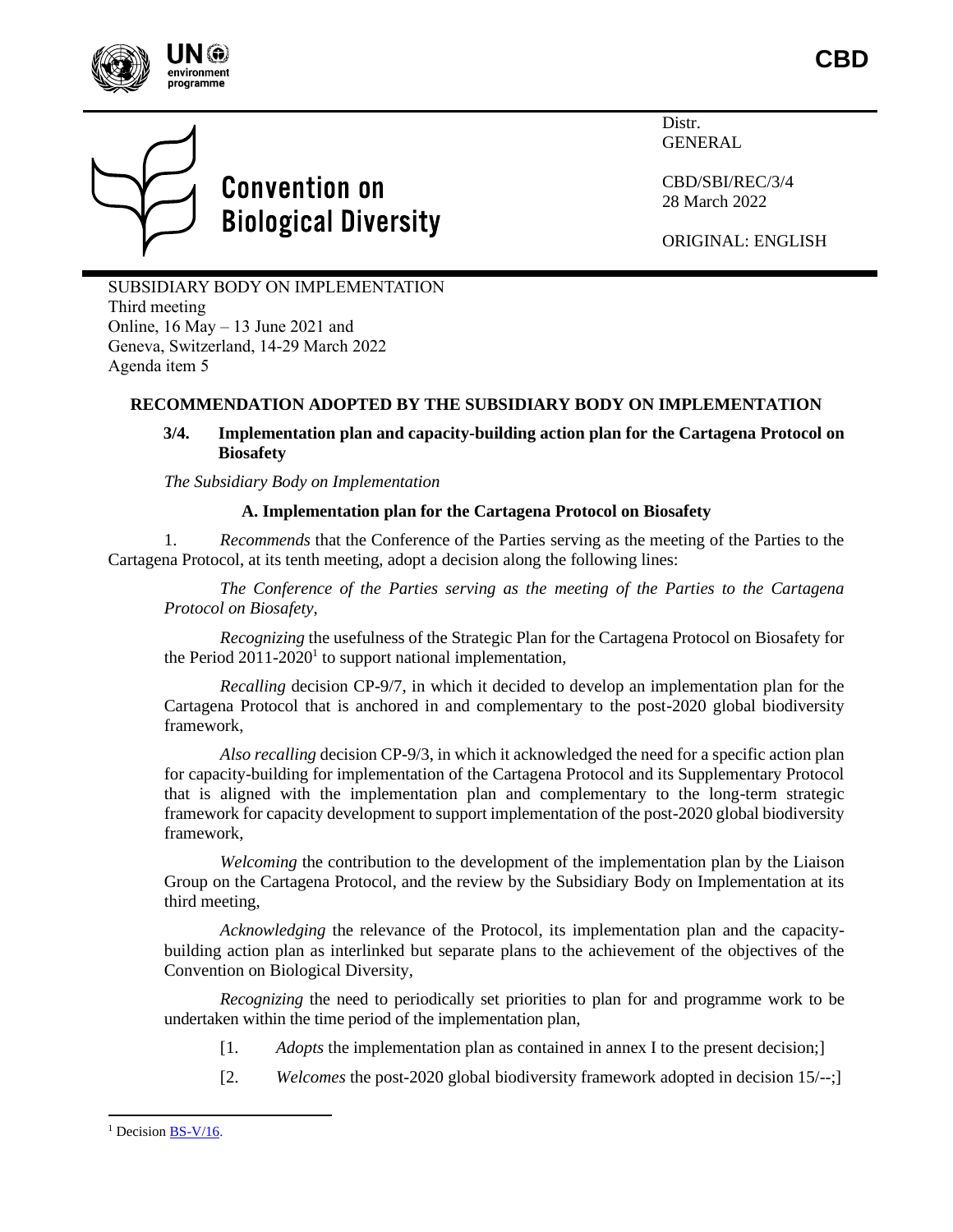3. *Recognizes* the complementarity of the implementation plan to the post-2020 global biodiversity framework and that the implementation plan can contribute to the achievement of the biosafety target in the post-2020 global biodiversity framework, especially for Parties to the Convention that are also Parties to the Cartagena Protocol;

4. *Urges* Parties and invites other Governments to review and align, as appropriate, their national action plans and programmes relevant to the implementation of the Protocol, including their national biodiversity strategies and action plans, with the implementation plan;

5. *Also urges* Parties and invites other Governments and donors to allocate adequate resources necessary to expedite the implementation of the implementation plan [, and provide new financial resources to enable developing country Parties to implement the plan in accordance with Article 20 of the Convention and Article 28 of the Protocol] and recognizes in particular the role [of] the Global Environment Facility [plays in supporting capacity-building to implement][in operating the financial mechanism for] the Protocol;

[6. *Further urges* Parties to mobilize resources from all sources, including through international cooperation and the private sector, in accordance with Article 20 of the Convention and Article 28 of the Protocol;]

7. *Decides* that the baseline for the implementation plan shall comprise information gathered in the fourth reporting cycle;<sup>2</sup>

8. *Also decides* to conduct a midterm evaluation of the implementation plan in conjunction with the fifth assessment and review of the Protocol;

9. *Requests* the Executive Secretary (a) to include in the reporting format for the fifth national report on the implementation of the Cartagena Protocol on Biosafety questions designed to elicit information on the indicators of the implementation plan; and (b) to analyse and synthesize that information to facilitate the midterm evaluation in conjunction with the fifth assessment and review of the Cartagena Protocol, and make this information available to the Liaison Group and, as appropriate, the Compliance Committee;

10. *Requests* the Liaison Group on the Cartagena Protocol on Biosafety and the Compliance Committee, as appropriate, working in a complementary and non-duplicative manner, to contribute to the midterm evaluation of the implementation plan, and to submit its conclusions for consideration by the Subsidiary Body on Implementation;

11. *Requests* the Subsidiary Body on Implementation at its [5]th meeting to consider the information provided and conclusions reached by the Liaison Group and the Compliance Committee, and to submit its findings and recommendations to the Conference of the Parties serving as the meeting of the Parties to the Cartagena Protocol at its [--]th meeting with a view to facilitating the midterm evaluation of the implementation plan.

## **B. Capacity-building action plan for the Cartagena Protocol on Biosafety and the Nagoya Kuala-Lumpur Supplementary Protocol on Liability and Redress**

2. *Recommends* that the Conference of the Parties serving as the meeting of the Parties to the Cartagena Protocol, at its tenth meeting, adopt a decision along the following lines:

*The Conference of the Parties serving as the meeting of the Parties to the Cartagena Protocol on Biosafety*,

*Recognizing* the usefulness of the Framework and Action Plan for Capacity-Building for the Effective Implementation of the Cartagena Protocol,<sup>3</sup>

<sup>2</sup> SBI/3/3/Add.1.

<sup>3</sup> Decision [BS-VI/3,](http://bch.cbd.int/protocol/decisions/?decisionID=13236) annex I.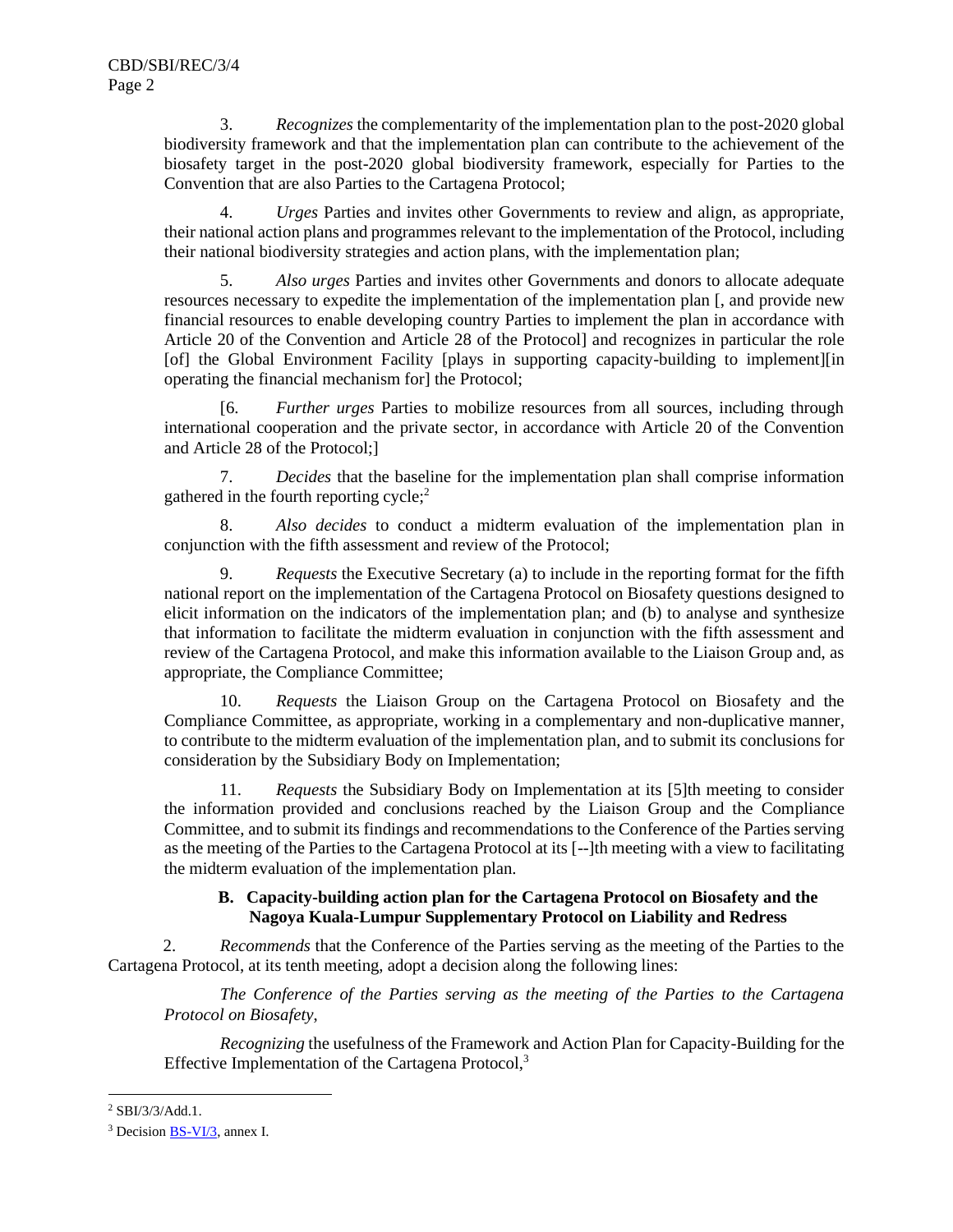*Recalling* decision CP-9/3, in which it acknowledged the need for a specific action plan for capacity-building for implementation of the Cartagena Protocol and its Supplementary Protocol that is aligned with the implementation plan for the Cartagena Protocol and complementary to the longterm strategic framework for capacity development to support implementation of the post-2020 global biodiversity framework,

*Also recalling* decision CP-9/7, in which it decided to develop an implementation plan for the Cartagena Protocol that is anchored in and complementary to the post-2020 global biodiversity framework,

*Welcoming* the contribution to the development of the capacity-building action plan by the Liaison Group on the Cartagena Protocol, and the review by the Subsidiary Body on Implementation at its third meeting,

*Acknowledging* the relevance of the Protocol, its implementation plan and the capacitybuilding action plan as interlinked but separate plans to the achievement of the objectives of the Convention on Biological Diversity,

*Recognizing* the need to periodically set priorities to plan for and programme work to be undertaken within the time period of the capacity-building action plan,

[1. *Adopts* the capacity-building action plan, as contained in annex II to the present decision;]

[2. *Welcomes* the long-term strategic framework for capacity development adopted in decision  $15/-$ ;]

3. *Recognizes* the complementarity of the capacity-building action plan with the longterm strategic framework for capacity development;

4. *Urges* Parties and invites other Governments to review and align, as appropriate, their national action plans and programmes relevant to the implementation of the Protocol, including their national biodiversity strategies and action plans, with the capacity-building action plan;

5. *Also urges* Parties and invites other Governments and donors to allocate adequate resources necessary to expedite the implementation of the capacity-building action plan,[and provide new financial resources to enable developing country Parties to implement the plans in accordance with Article 20 of the Convention and Article 28 of the Protocol] and recognizes in particular the role [of] the Global Environment Facility [plays in supporting capacity-building to implement][in operating the financial mechanism for] the Protocol;

6. [*Further urges* Parties to mobilize resources from all sources, including through international cooperation and the private sector, in accordance with Article 20 of the Convention and Article 28 of the Protocol;]

7. *Decides* that the baseline for the capacity-building action plan shall comprise information gathered in the fourth reporting  $cycle$ ;<sup>4</sup>

Also decides to conduct a midterm evaluation of the capacity-building action plan in conjunction with the midterm evaluation of the implementation plan; 5

[9. [*Encourages* national biosafety authorities and *invites* other Governments, academia, research institutions, indigenous peoples and local communities, and other relevant stakeholders to support the implementation of the capacity-building action plan [avoiding and managing conflicts of interest, as appropriate]]/[*Encourages* Parties, through the national competent

<sup>4</sup> SBI/3/3/Add.1.

<sup>5</sup> Decision CP-10/--.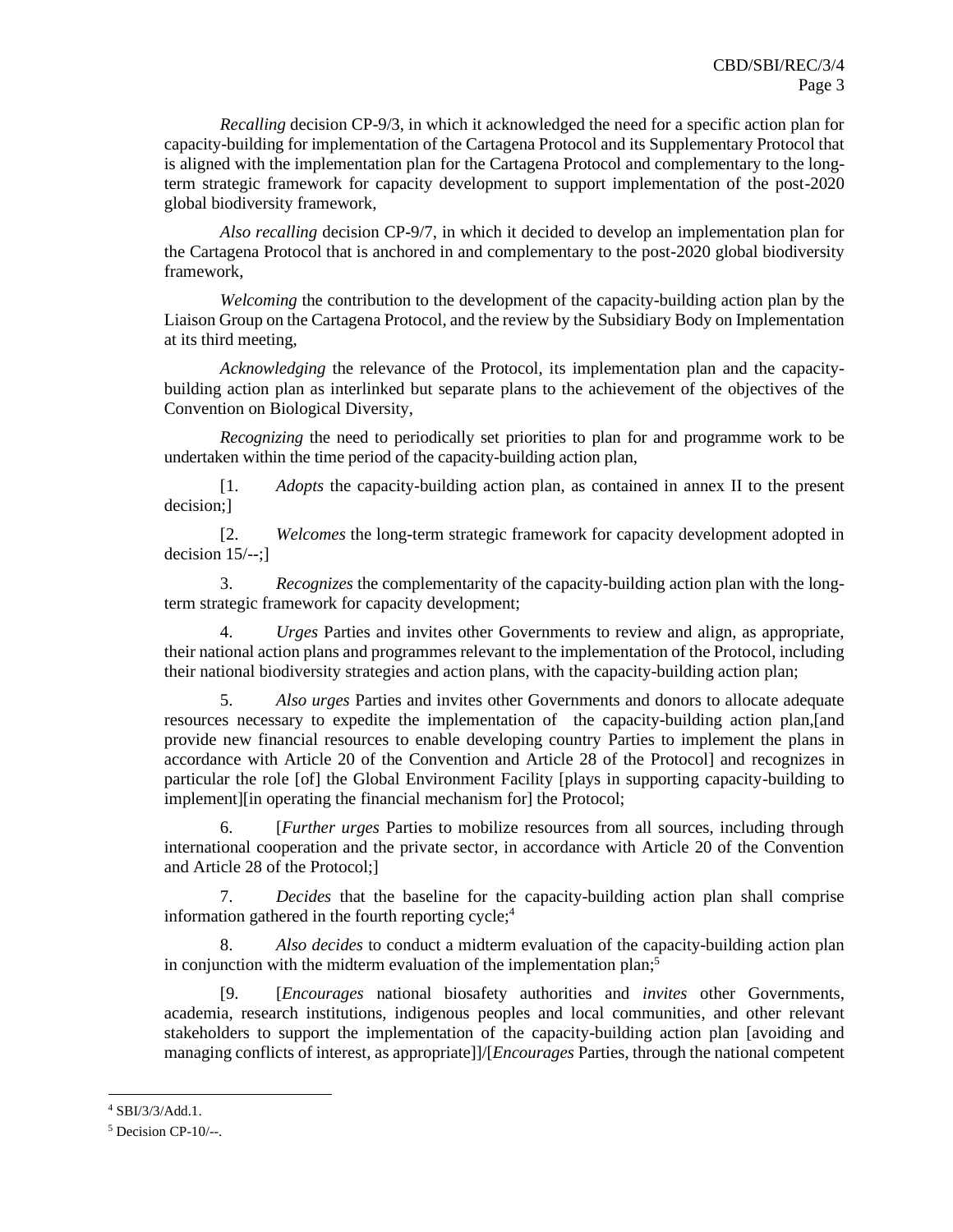authorities, to identify relevant actors to support the implementation of the capacity-building action plan [avoiding and managing conflicts of interest as appropriate]].]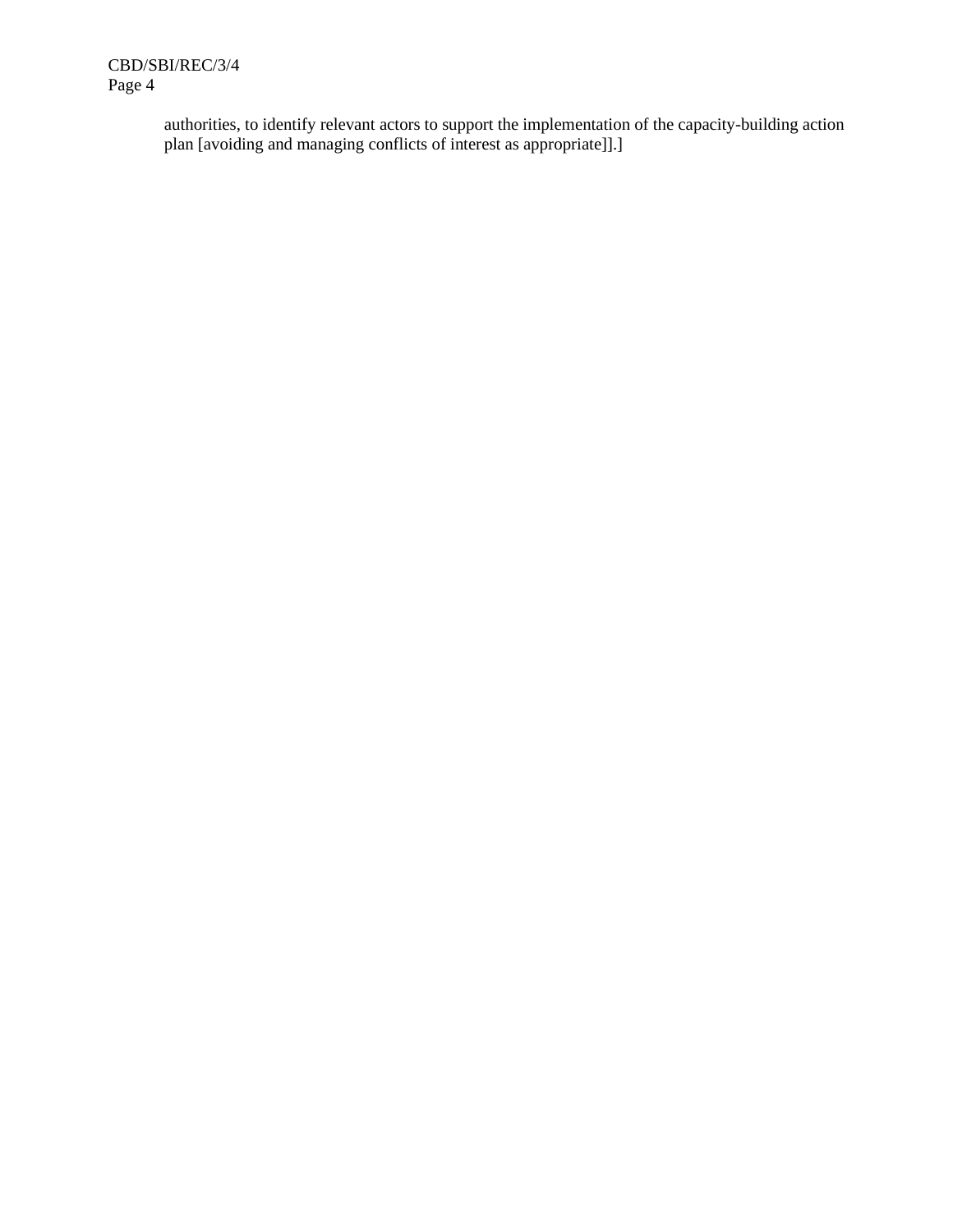#### *Annex I*

# **IMPLEMENTATION PLAN FOR THE CARTAGENA PROTOCOL (2021-2030) I. PURPOSE OF THE IMPLEMENTATION PLAN**

1. The Implementation Plan has been developed as a framework of broad desirable achievements and accomplishments to help guide Parties in their implementation of the Protocol and measure progress in this regard for the period 2021-2030.

2. The Implementation Plan is complemented by the Capacity-building Action Plan with the purpose of facilitating the development and strengthening of the capacities of Parties to implement the Protocol, including by facilitating the engagement of partners, including donors and by promoting regional and international cooperation and coordination. The Capacity-building Action Plan covers the same period as the Implementation Plan, from 2021 to 2030.

3. The Implementation Plan is directed primarily at Parties. Nonetheless, it is recognized that non-Parties and stakeholders from different sectors, organizations, indigenous peoples and local communities and donors can support the implementation of the Protocol.

#### **II. LINKAGE WITH THE POST-2020 GLOBAL BIODIVERSITY FRAMEWORK AND THE 2030 AGENDA FOR SUSTAINABLE DEVELOPMENT**

4. The Implementation Plan is anchored in and complementary to the post-2020 global biodiversity framework, as its goals, objectives and outcomes contribute to achieving the framework's 2050 vision — "By 2050, biodiversity is valued, conserved, restored and wisely used, maintaining ecosystem services, sustaining a healthy planet and delivering benefits essential for all people" — and its mission — "To take urgent action across society to put biodiversity on a path to recovery for the benefit of planet and people". The Implementation Plan is intended to facilitate the implementation of the Cartagena Protocol and is addressed to Parties to the Cartagena Protocol. The Implementation Plan can also support and guide Parties in meeting goals and targets relevant to biosafety within the post-2020 global biodiversity framework[, in particular the specific biosafety target of the global biodiversity framework].

5. The Implementation Plan can also help to support Parties to achieve the Sustainable Development Goals, including for example Goals 2 (to end hunger, achieve food security and improved nutrition, and provide sustainable agriculture) and 3 (ensure healthy lives and promote well-being for all at all ages).

#### **III. STRUCTURE OF THE IMPLEMENTATION PLAN**

6 In the appendix, a tabular overview of the goals, objectives, indicators and outcomes of the Implementation Plan is presented.

7. The Implementation Plan outlines goals, representing broad desirable achievements by Parties. The goals of the Implementation Plan are organized according to "areas of implementation" and "enabling environment". The "areas of implementation" consist of goals concerning key elements for the implementation of the Protocol. The "enabling environment" comprises crosscutting goals related to providing support for implementation, i.e. capacity-building, resource mobilization, cooperation, and public awareness, education and participation. The goals under the "enabling environment" represent cross-cutting achievements that benefit a variety of implementation-related goals and can be read in conjunction with the goals related to "areas for implementation". Each goal includes corresponding objectives, outcomes and indicators.

8. The objectives describe key accomplishments to achieve the goal to which they relate. The objectives are not intended to provide an exhaustive list of accomplishments that may be relevant for the goal. The objectives follow the provisions in the Protocol, including both obligations and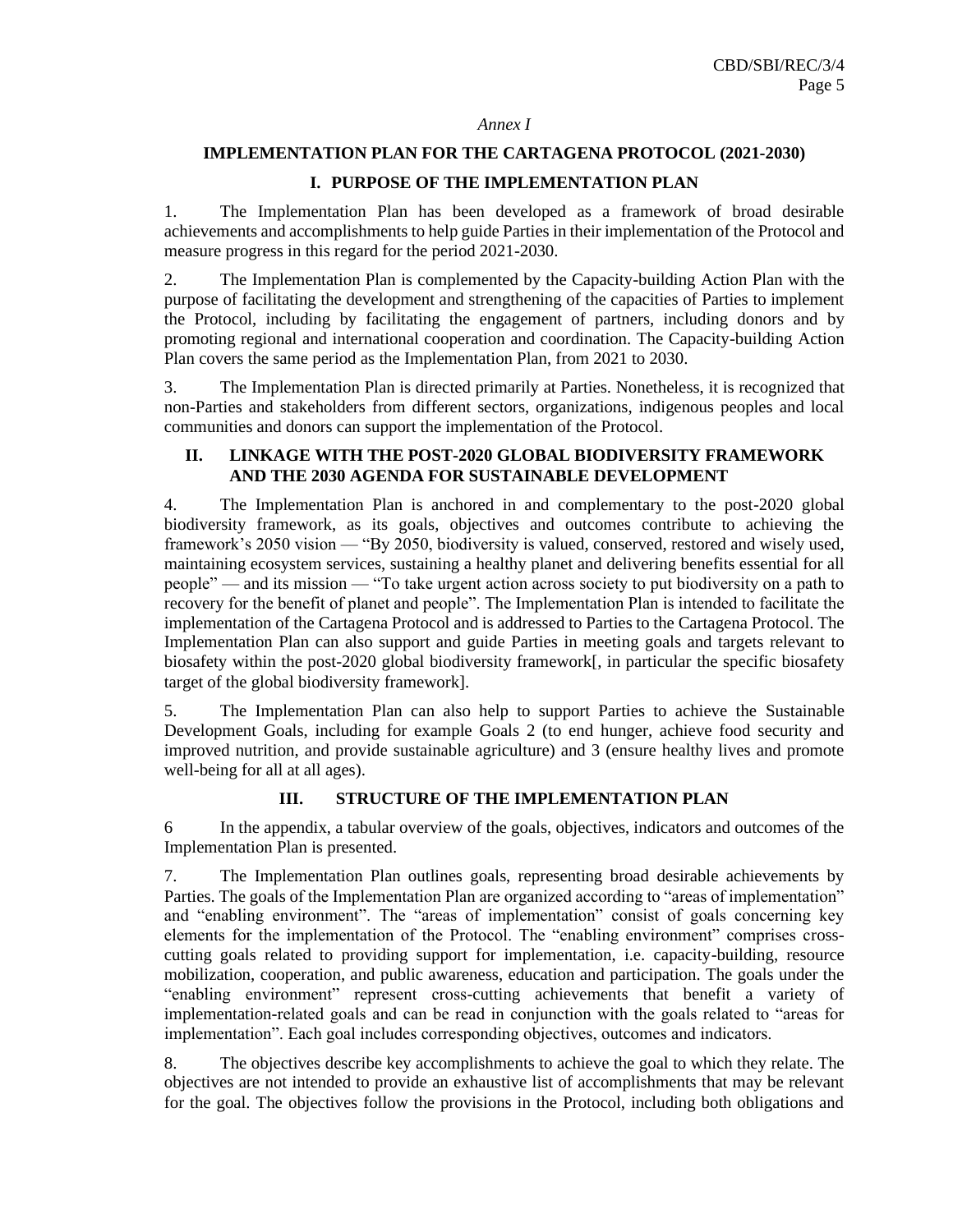other provisions, and guidance provided through decisions of the Conference of the Parties serving as the meeting of the Parties to the Protocol. Most goals include multiple objectives.

9. The indicators are designed to measure progress towards the objectives. The indicators are intended to be simple, measurable and relevant to the associated objective.

10. The outcomes describe what the effect will be of achieving the goal.

11. The Nagoya – Kuala Lumpur Supplementary Protocol on Liability and Redress was adopted by the Conference of the Parties serving as the meeting of the Parties to the Protocol in 2010 (decision BS-V/11). The Strategic Plan for the Protocol, also adopted in 2010, included elements on liability and redress and the Supplementary Protocol. The Supplementary Protocol entered into force on 5 March 2018.

12. A component on the Supplementary Protocol has been included in the Appendix below. The inclusion of a component on the Supplementary Protocol is intended to support the implementation of the Cartagena Protocol and to contribute to the effective implementation of the Supplementary Protocol, while recognizing that they are separate legal instruments and that obligations arising from these instruments only bind the Parties to the respective instrument.

# **IV. EVALUATION AND REVIEW**

13. The Conference of the Parties serving as the meeting of the Parties to the Cartagena Protocol shall undertake a midterm evaluation and may decide to undertake a final evaluation of the Implementation Plan. These evaluations may draw on information provided by Parties in their national reports and information in the Biosafety Clearing-House, among others. This information may be used to assess the extent to which the objectives of the Implementation Plan are being accomplished.

14. The results of the fourth assessment and review of the effectiveness of the Cartagena Protocol and final evaluation of the Strategic Plan of the Cartagena Protocol will be used to establish a baseline for measuring progress in achieving the goals of the Implementation Plan.

# **V. PRIORITIES AND PROGRAMMING**

15. The Conference of the Parties serving as the meeting of the Parties to the Cartagena Protocol may periodically set priorities to plan for and programme work to be undertaken within the time period of the Implementation Plan. This could include identifying milestones that lead to the achievement of the goals of the Implementation Plan.

16. In deciding on priorities and programming, the Conference of the Parties serving as the meeting of the Parties to the Cartagena Protocol may wish to take into consideration developments and advancements in the field of biosafety and biotechnology. In this regard, the Implementation Plan has taken the approach that, where organisms developed through new technologies constitute "living modified organisms" as defined in the Protocol, these organisms are addressed in the Plan.

# **VI. RESOURCES**

17. The successful implementation of the Protocol depends to a large extent on having access to adequate human, technical and financial resources and effective cooperation[, in accordance with Articles 22 and 28 of the Protocol]. The Implementation Plan aims at supporting Parties in this regard, including in particular under the goals related to creating an enabling environment.

# **VII. ROLE OF THE SECRETARIAT**

18. While the Implementation Plan is directed primarily at Parties, the Secretariat of the Convention on Biological Diversity will support the Parties in their efforts to implement the Protocol, following the guidance of the Conference of the Parties serving as the meeting of the Parties to the Cartagena Protocol and in accordance with Article 31 of the Cartagena Protocol and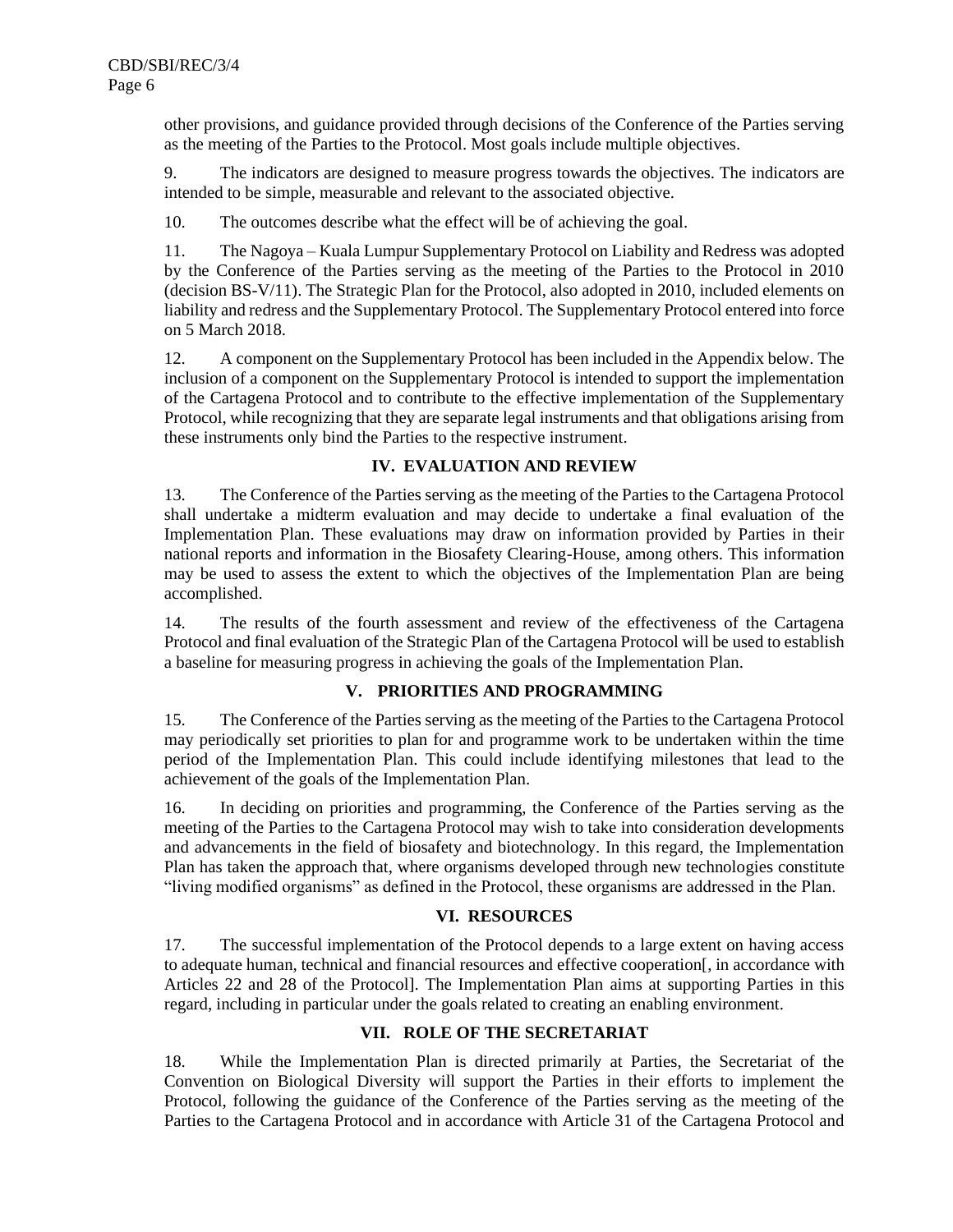Article 24 of the Convention on Biological Diversity. This support includes managing and maintaining the Biosafety Clearing-House as well as undertaking activities, including capacitybuilding activities, as requested by the Conference of the Parties serving as the meeting of the Parties to the Protocol.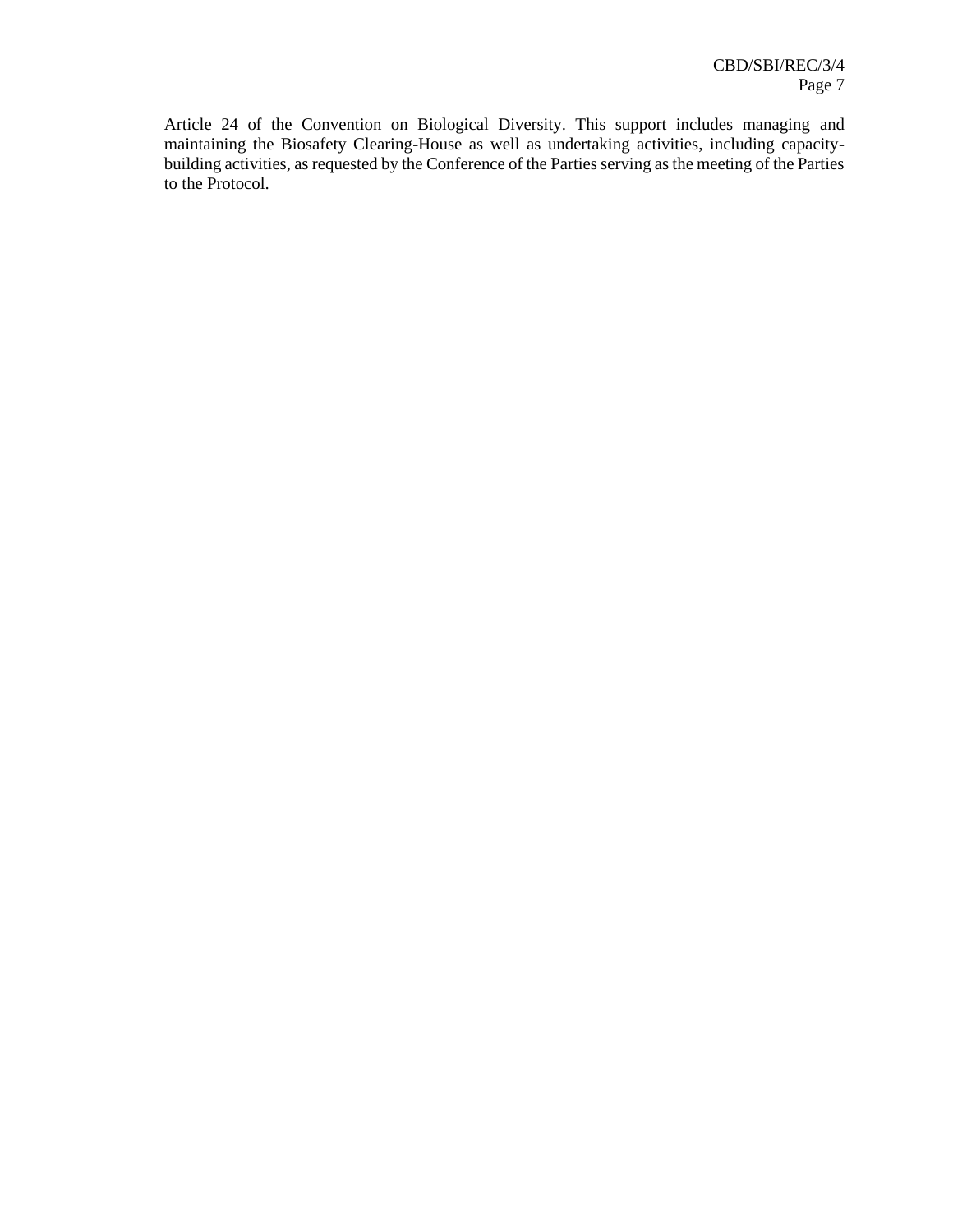# *Appendix to annex I*

| <b>Implementation Plan</b>                                                                                                       |                                                                                                                                                                                                                                                                                                                                                                                                                                    |                                                                                                                                                                                                                                                                                                                                                                                                                                                                        |                                                                                                                                                                                                                                                           |  |  |
|----------------------------------------------------------------------------------------------------------------------------------|------------------------------------------------------------------------------------------------------------------------------------------------------------------------------------------------------------------------------------------------------------------------------------------------------------------------------------------------------------------------------------------------------------------------------------|------------------------------------------------------------------------------------------------------------------------------------------------------------------------------------------------------------------------------------------------------------------------------------------------------------------------------------------------------------------------------------------------------------------------------------------------------------------------|-----------------------------------------------------------------------------------------------------------------------------------------------------------------------------------------------------------------------------------------------------------|--|--|
| Goals                                                                                                                            | <b>Objectives</b>                                                                                                                                                                                                                                                                                                                                                                                                                  | <b>Indicators</b>                                                                                                                                                                                                                                                                                                                                                                                                                                                      | <b>Outcomes</b>                                                                                                                                                                                                                                           |  |  |
| (Desirable<br><i>achievements</i> )                                                                                              | (What must be accomplished to<br>achieve the goal)                                                                                                                                                                                                                                                                                                                                                                                 | (Measuring progress towards objectives)                                                                                                                                                                                                                                                                                                                                                                                                                                | (The effect of<br>achieving the goal)                                                                                                                                                                                                                     |  |  |
|                                                                                                                                  |                                                                                                                                                                                                                                                                                                                                                                                                                                    | A. Areas for implementation                                                                                                                                                                                                                                                                                                                                                                                                                                            |                                                                                                                                                                                                                                                           |  |  |
| <b>A.1. Parties</b><br>have in place<br>functional<br>national<br>biosafety<br>frameworks                                        | A.1.1. Parties have adopted and<br>implemented legal,<br>administrative and other<br>measures to fulfil their<br>obligations under the Protocol;<br>A.1.2. Parties have designated<br>competent national authorities<br>and national focal points for the<br>Protocol and emergency<br>measures (Art. 17) contact point;<br>A.1.3. Competent national<br>authorities have adequately<br>trained staff to carry out their<br>tasks. | (a) Percentage of Parties that have<br>measures in place to implement the<br>provisions of the Protocol;<br>(b) Percentage of Parties that have<br>designated a national focal point,<br>competent national authorities for the<br>Protocol and an emergency measures<br>(Art. 17) contact point and have notified<br>the Secretariat accordingly;<br>(c) Percentage of Parties that have<br>qualified staff to operationalize their<br>national biosafety frameworks. | Functional national<br>biosafety frameworks<br>enable competent<br>authorities, national<br>focal points and<br>Article 17 contact<br>points of all Parties<br>to effectively and<br>efficiently fulfil their<br>obligations under the<br>Protocol        |  |  |
| A.2. Parties<br>have improved<br>the availability<br>and exchange of<br>relevant<br>information<br>through the<br><b>BCH</b>     | A.2.1. Parties provide accurate<br>and complete mandatory<br>information in the BCH in<br>accordance with their obligations<br>under the Protocol;<br>A.2.2. Parties publish any non-<br>mandatory biosafety-related<br>information through the BCH.                                                                                                                                                                               | (a) Percentage of Parties making<br>mandatory information available to the<br>BCH;<br>(b) Percentage of Parties that publish any<br>non-mandatory biosafety-related<br>information through the BCH;<br>(c) Number of active users of and visits to<br>the BCH;<br>(d) Percentage of decisions in the BCH<br>with associated reports on risk<br>assessment.                                                                                                             | <b>BCH</b> facilitates the<br>availability and<br>exchange of<br>biosafety-related<br>information and<br>enables Parties to<br>take informed<br>decisions                                                                                                 |  |  |
| A.3. Full<br>information on<br>the<br>implementation<br>of the Protocol is<br>made available<br>by Parties in a<br>timely manner | A.3.1. Parties submit complete<br>national reports within the<br>established deadline.                                                                                                                                                                                                                                                                                                                                             | (a) Percentage of Parties that have<br>submitted a complete national report<br>within the established deadline;<br>(b) Percentage of eligible Parties that have<br>accessed GEF funding for the preparation<br>of their national report in a timely manner.                                                                                                                                                                                                            | Accurate and timely<br>information on the<br>implementation of<br>the Protocol enables<br>the Conference of the<br>Parties serving as the<br>meeting of the<br>Parties to the<br>Protocol to set<br>priorities and identify<br>where support is<br>needed |  |  |
| A.4. Parties are<br>in compliance<br>with the<br>requirements of<br>the Protocol                                                 | A.4.1. Parties comply with their<br>obligations under the Protocol;<br>A.4.2. Parties resolve issues of<br>non-compliance identified by the<br>Compliance Committee.                                                                                                                                                                                                                                                               | (a) Percentage of Parties that comply with<br>their obligations under the Protocol;<br>(b) Percentage of Parties that have<br>resolved non-compliance issues identified<br>by the Compliance Committee.                                                                                                                                                                                                                                                                | Effective compliance<br>mechanism facilitates<br>implementation of<br>the Protocol                                                                                                                                                                        |  |  |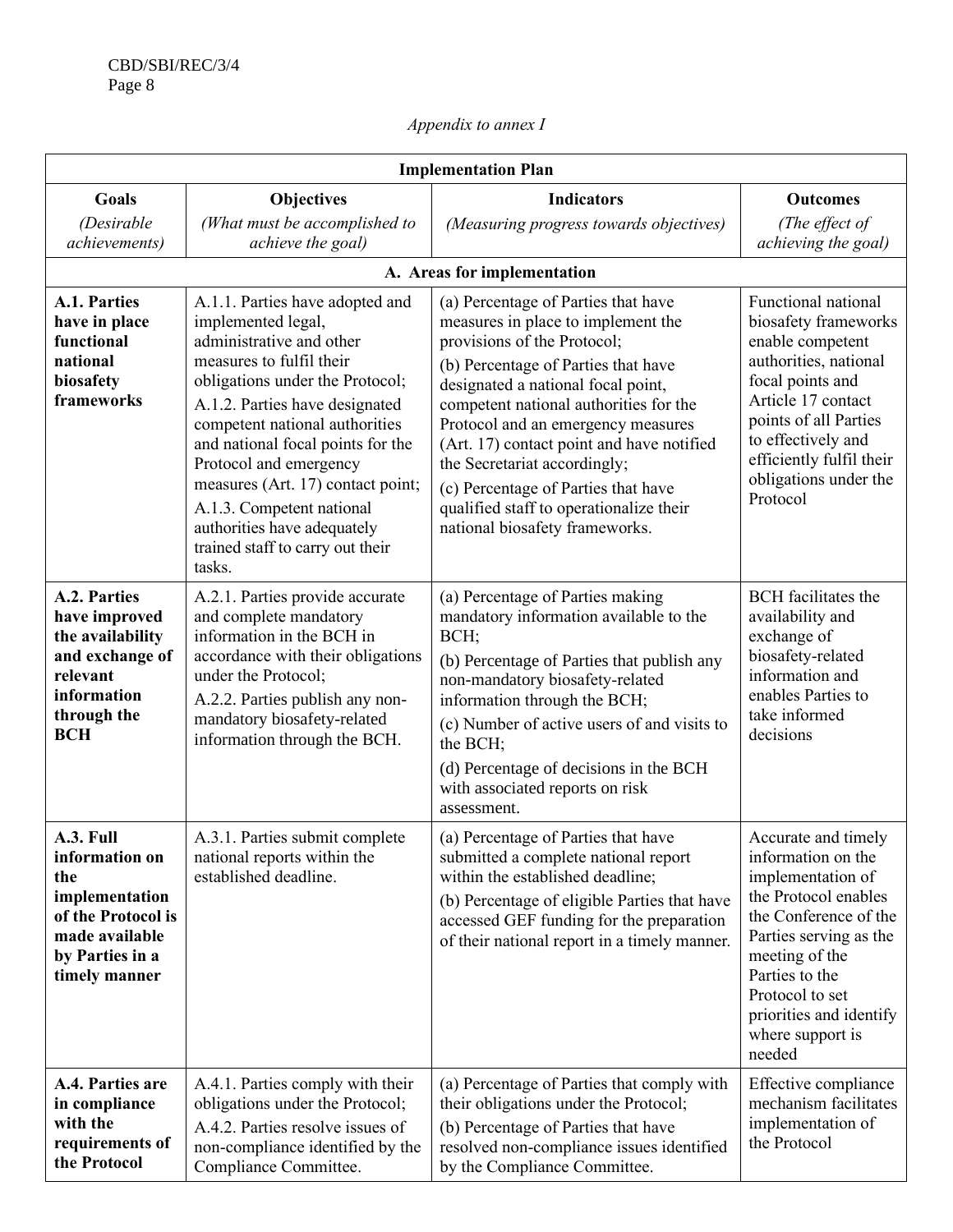| <b>Implementation Plan</b>                                                                                                                                                                                                                                                                                                              |                                                                                                                                                                                                                                                                                                                                                                                                                                                                                                           |                                                                                                                                                                                                                                                                                                                                                                                                                                                                                                                                                                                                                                                                                                                                                                                                                                                                                                                                     |                                                                                                                                                                                                     |  |  |  |
|-----------------------------------------------------------------------------------------------------------------------------------------------------------------------------------------------------------------------------------------------------------------------------------------------------------------------------------------|-----------------------------------------------------------------------------------------------------------------------------------------------------------------------------------------------------------------------------------------------------------------------------------------------------------------------------------------------------------------------------------------------------------------------------------------------------------------------------------------------------------|-------------------------------------------------------------------------------------------------------------------------------------------------------------------------------------------------------------------------------------------------------------------------------------------------------------------------------------------------------------------------------------------------------------------------------------------------------------------------------------------------------------------------------------------------------------------------------------------------------------------------------------------------------------------------------------------------------------------------------------------------------------------------------------------------------------------------------------------------------------------------------------------------------------------------------------|-----------------------------------------------------------------------------------------------------------------------------------------------------------------------------------------------------|--|--|--|
| Goals<br>(Desirable                                                                                                                                                                                                                                                                                                                     | <b>Objectives</b><br>(What must be accomplished to                                                                                                                                                                                                                                                                                                                                                                                                                                                        | <b>Indicators</b><br>(Measuring progress towards objectives)                                                                                                                                                                                                                                                                                                                                                                                                                                                                                                                                                                                                                                                                                                                                                                                                                                                                        | <b>Outcomes</b><br>(The effect of                                                                                                                                                                   |  |  |  |
| achievements)<br>A.5. Parties<br>carry out<br>scientifically<br>sound risk<br>assessments of<br>LMOs, and<br>manage and<br>control<br>identified risks<br>to prevent<br>adverse effects<br>of LMOs on the<br>conservation<br>and sustainable<br>use of biological<br>diversity, taking<br>also into account<br>risks to human<br>health | achieve the goal)<br>A.5.1. Parties apply scientifically<br>sound and appropriate<br>procedures for risk assessment<br>and risk management of LMOs,<br>in accordance with Annex III of<br>the Protocol;<br>A.5.2. Parties develop (as<br>necessary), have access to and<br>use appropriate resource<br>materials for carrying out<br>scientifically sound risk<br>assessment and risk management<br>[with the consideration of<br>traditional knowledge];                                                 | (a) Percentage of Parties that undertake<br>risk assessment for decision-making on<br>LMOs [including those [LMOs]<br>developed through synthetic biology as<br>well as gene drives], where required under<br>the Protocol;<br>(b) Percentage of Parties that have access<br>to and use relevant risk assessment and<br>risk management resource materials;<br>(c) Percentage of Parties carrying out risk<br>assessments, considering other available<br>scientific evidence, referred to in Article<br>15 [and relevant traditional knowledge of<br>indigenous peoples and local<br>communities, provided it is considered in<br>a scientifically sound and transparent<br>manner];<br>(d) Percentage of Parties that have<br>measures in place to identify LMOs or<br>specific traits that may have adverse<br>effects on the conservation and<br>sustainable use of biological diversity and<br>adopt risk mitigation measures. | achieving the goal)<br>Parties identify,<br>assess and<br>appropriately manage<br>and control risks of<br>LMO <sub>s</sub> to<br>biodiversity, taking<br>also into account<br>risks to human health |  |  |  |
| A.6. Parties<br>prevent and<br>address illegal<br>and<br>unintentional<br>transboundary<br>movements of<br><b>LMOs</b>                                                                                                                                                                                                                  | A.6.1. Parties have adopted<br>appropriate measures to prevent<br>and address illegal and<br>unintentional transboundary<br>movements of LMOs.                                                                                                                                                                                                                                                                                                                                                            | (a) Percentage of Parties that have<br>measures in place to prevent and address<br>illegal and unintentional transboundary<br>movements of LMOs.                                                                                                                                                                                                                                                                                                                                                                                                                                                                                                                                                                                                                                                                                                                                                                                    | Illegal and<br>unintentional<br>transboundary<br>movements of LMOs<br>prevented or<br>minimized                                                                                                     |  |  |  |
| A.7. Parties<br>have measures<br>in place to fulfil<br>the handling,<br>transport,<br>packaging and<br>identification<br>requirements of<br><b>LMOs</b> under<br>Article 18 of the<br><b>Protocol</b>                                                                                                                                   | A.7.1. Parties have adopted the<br>necessary measures to require<br>that LMOs subject to<br>transboundary movement are<br>handled, packaged and<br>transported under conditions of<br>safety, taking into consideration<br>relevant international rules and<br>standards, as appropriate;<br>A.7.2. Parties have measures in<br>place to fulfil the documentation<br>requirements for LMOs intended<br>for direct use as food or feed, or<br>for processing, LMOs destined<br>for contained use, LMOs for | (a) Percentage of Parties that have taken<br>necessary measures to require that LMOs<br>subject to transboundary movement are<br>handled, packaged and transported under<br>conditions of safety, taking into<br>consideration relevant international rules<br>and standards, as appropriate;<br>(b) Percentage of Parties that have put in<br>place documentation requirements for<br>LMOs intended for direct use as food or<br>feed, or for processing;<br>(c) Percentage of Parties that have put in<br>place documentation requirements for<br>LMOs destined for contained use;                                                                                                                                                                                                                                                                                                                                                | Through appropriate<br>handling, transport,<br>packaging and<br>identification of<br>LMOs, Parties are<br>able to safely manage<br>intentional<br>transboundary<br>movements of LMOs                |  |  |  |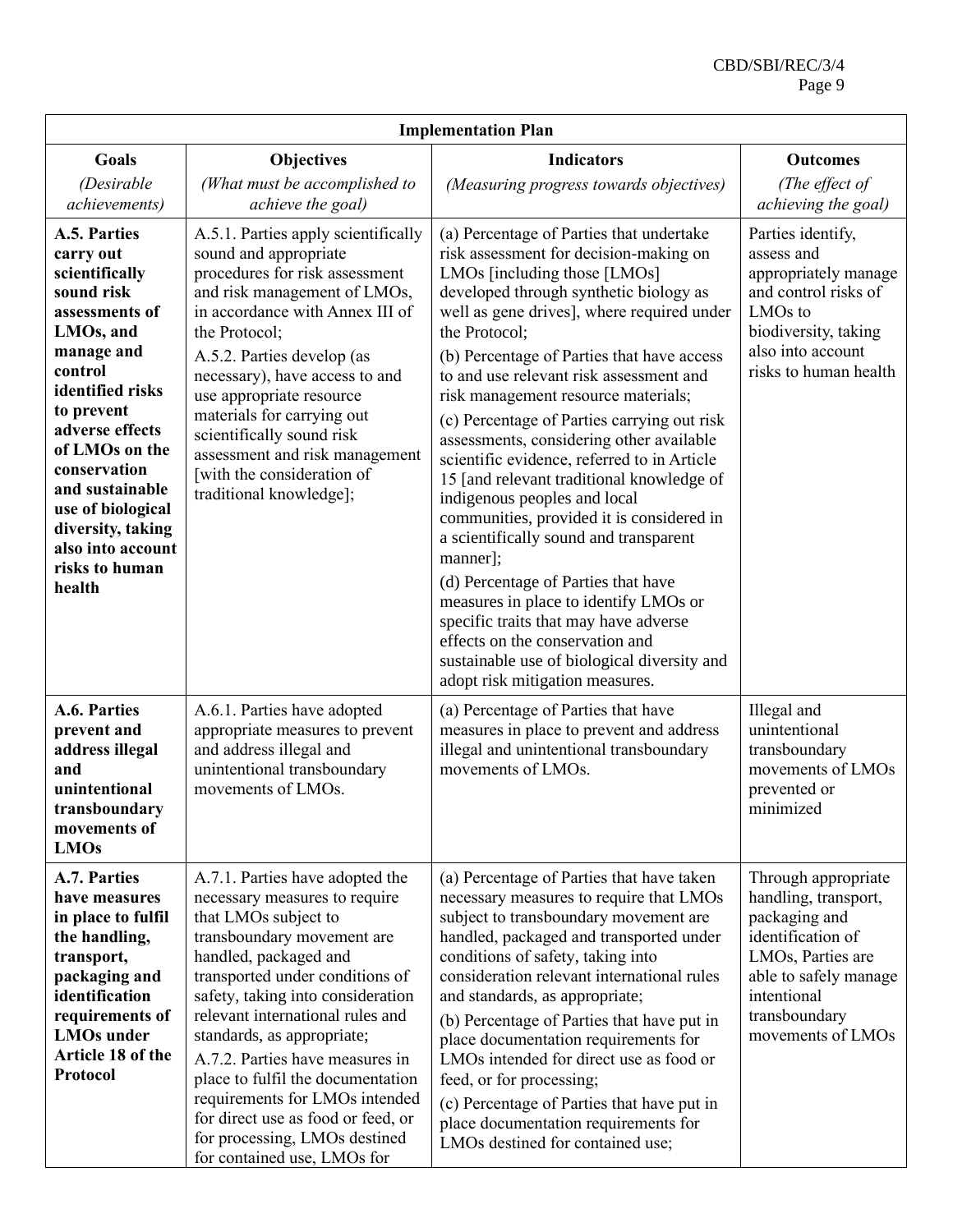| <b>Implementation Plan</b>                                                                                                                                                                                                                                                  |                                                                                                                                                                                                                                                                                                                                                                                                                                                                                                                                                                                                                                                               |                                                                                                                                                                                                                                                                                                                                                                                                                                                                                                                                                                                                                                                                           |                                                                                                                                                                                                                                                                                                                                                                                                        |  |  |  |
|-----------------------------------------------------------------------------------------------------------------------------------------------------------------------------------------------------------------------------------------------------------------------------|---------------------------------------------------------------------------------------------------------------------------------------------------------------------------------------------------------------------------------------------------------------------------------------------------------------------------------------------------------------------------------------------------------------------------------------------------------------------------------------------------------------------------------------------------------------------------------------------------------------------------------------------------------------|---------------------------------------------------------------------------------------------------------------------------------------------------------------------------------------------------------------------------------------------------------------------------------------------------------------------------------------------------------------------------------------------------------------------------------------------------------------------------------------------------------------------------------------------------------------------------------------------------------------------------------------------------------------------------|--------------------------------------------------------------------------------------------------------------------------------------------------------------------------------------------------------------------------------------------------------------------------------------------------------------------------------------------------------------------------------------------------------|--|--|--|
| Goals                                                                                                                                                                                                                                                                       | <b>Objectives</b>                                                                                                                                                                                                                                                                                                                                                                                                                                                                                                                                                                                                                                             | <b>Indicators</b>                                                                                                                                                                                                                                                                                                                                                                                                                                                                                                                                                                                                                                                         | <b>Outcomes</b>                                                                                                                                                                                                                                                                                                                                                                                        |  |  |  |
| (Desirable<br><i>achievements</i> )                                                                                                                                                                                                                                         | (What must be accomplished to<br>achieve the goal)                                                                                                                                                                                                                                                                                                                                                                                                                                                                                                                                                                                                            | (Measuring progress towards objectives)                                                                                                                                                                                                                                                                                                                                                                                                                                                                                                                                                                                                                                   | (The effect of<br>achieving the goal)                                                                                                                                                                                                                                                                                                                                                                  |  |  |  |
|                                                                                                                                                                                                                                                                             | intentional introduction into the<br>environment, and other LMOs.                                                                                                                                                                                                                                                                                                                                                                                                                                                                                                                                                                                             | (d) Percentage of Parties that have put in<br>place documentation requirements for<br>LMOs for intentional introduction into the<br>environment and other LMOs;                                                                                                                                                                                                                                                                                                                                                                                                                                                                                                           |                                                                                                                                                                                                                                                                                                                                                                                                        |  |  |  |
| A.8. Parties are<br>able to detect<br>and identify<br><b>LMOs</b>                                                                                                                                                                                                           | A.8.1. Parties have access to the<br>necessary technical<br>infrastructure and expertise for<br>the detection and identification<br>of LMOs;<br>A.8.2. Parties have access to and<br>use appropriate resource<br>materials for the detection and<br>identification of LMOs;<br>A.8.3. Parties have access to and<br>use the necessary information to<br>detect and identify LMOs,<br>including detection methods and<br>certified reference materials.                                                                                                                                                                                                        | (a) Percentage of LMOs on the BCH for<br>which detection methods are available;<br>(b) Percentage of Parties that have access<br>to and use resource materials and<br>detection methods to detect and identify<br>LMO <sub>s</sub> ;<br>(c) Percentage of Parties that have access<br>to and use certified reference materials<br>necessary to detect and identify LMOs;<br>(d) Percentage of Parties that have access<br>to the technical infrastructure needed to<br>detect and identify LMOs.                                                                                                                                                                          | By detecting and<br>identifying LMOs,<br>Parties are able to<br>respond to<br>unintentional and<br>illegal transboundary<br>movements and to<br>implement the<br>handling, transport,<br>packaging and<br>identification<br>requirements in<br>accordance with the<br>Protocol                                                                                                                         |  |  |  |
| A.9. Parties that<br>choose to do so,<br>take into<br>account<br>socioeconomic<br>considerations<br>when making<br>decisions on the<br>import of LMOs<br>and cooperate<br>on research and<br>information<br>exchange in<br>accordance with<br>Article 26 of the<br>Protocol | A.9.1. Parties that choose to do<br>so, take socioeconomic<br>considerations into account in<br>decision-making- in accordance<br>with Article 26;<br>A.9.2. Parties that choose to take<br>into account socioeconomic<br>considerations in accordance<br>with Article 26 have access to<br>and are able to use resource<br>materials;<br>A.9.3. Parties cooperate on<br>research and information<br>exchange on [any]socio-<br>economic impacts of LMOs [on<br>the conservation and sustainable<br>use of biological diversity],<br>especially [with regard to the<br>value of biological diversity to]<br>[on] indigenous peoples and<br>local communities. | (a) Percentage of Parties that take into<br>account socioeconomic considerations in<br>decision-making in accordance with<br>Article 26 of the Protocol;<br>[(b) Percentage of Parties that use<br>[technical guidance and other resource]<br>[guidance][resource] materials for taking<br>socio-economic considerations into<br>account]<br>(c) Percentage of Parties that cooperate on<br>research and information exchange on<br>[any] socioeconomic impacts of LMOs<br>[on the conservation and sustainable use<br>of biological diversity,] especially [with<br>regard to the value of biological diversity<br>to] [on] indigenous peoples and local<br>communities. | [Taking into account<br>socioeconomic<br>considerations in<br>accordance with<br>Article 26 enables<br>Parties that choose to<br>do so to consider a<br>range of issues in<br>decision--making on<br>imports of LMOs]<br>[Parties that choose<br>to do so, take into<br>account socio-<br>economic<br>considerations in<br>accordance with<br>Article 26 in<br>decision-making on<br>imports of LMOs.] |  |  |  |
| A.10. Parties to<br>the Cartagena<br><b>Protocol become</b><br>Parties to the<br>Nagoya –<br><b>Kuala Lumpur</b><br>Supplementary                                                                                                                                           | A.10.1. Increased number of<br>Parties to the Supplementary<br>Protocol;<br>A.10.2. Parties to the<br>Supplementary Protocol have<br>adopted and implemented<br>appropriate measures to give                                                                                                                                                                                                                                                                                                                                                                                                                                                                  | (a) Percentage of Parties to the Cartagena<br>Protocol that have become Parties to the<br>Supplementary Protocol;<br>(b) Percentage of Parties to the<br>Supplementary Protocol that have the<br>necessary measures in place to implement                                                                                                                                                                                                                                                                                                                                                                                                                                 | Increased number of<br>ratifications of the<br>$Nagoya -$<br>Kuala Lumpur<br>Supplementary<br>Protocol on Liability<br>and Redress                                                                                                                                                                                                                                                                     |  |  |  |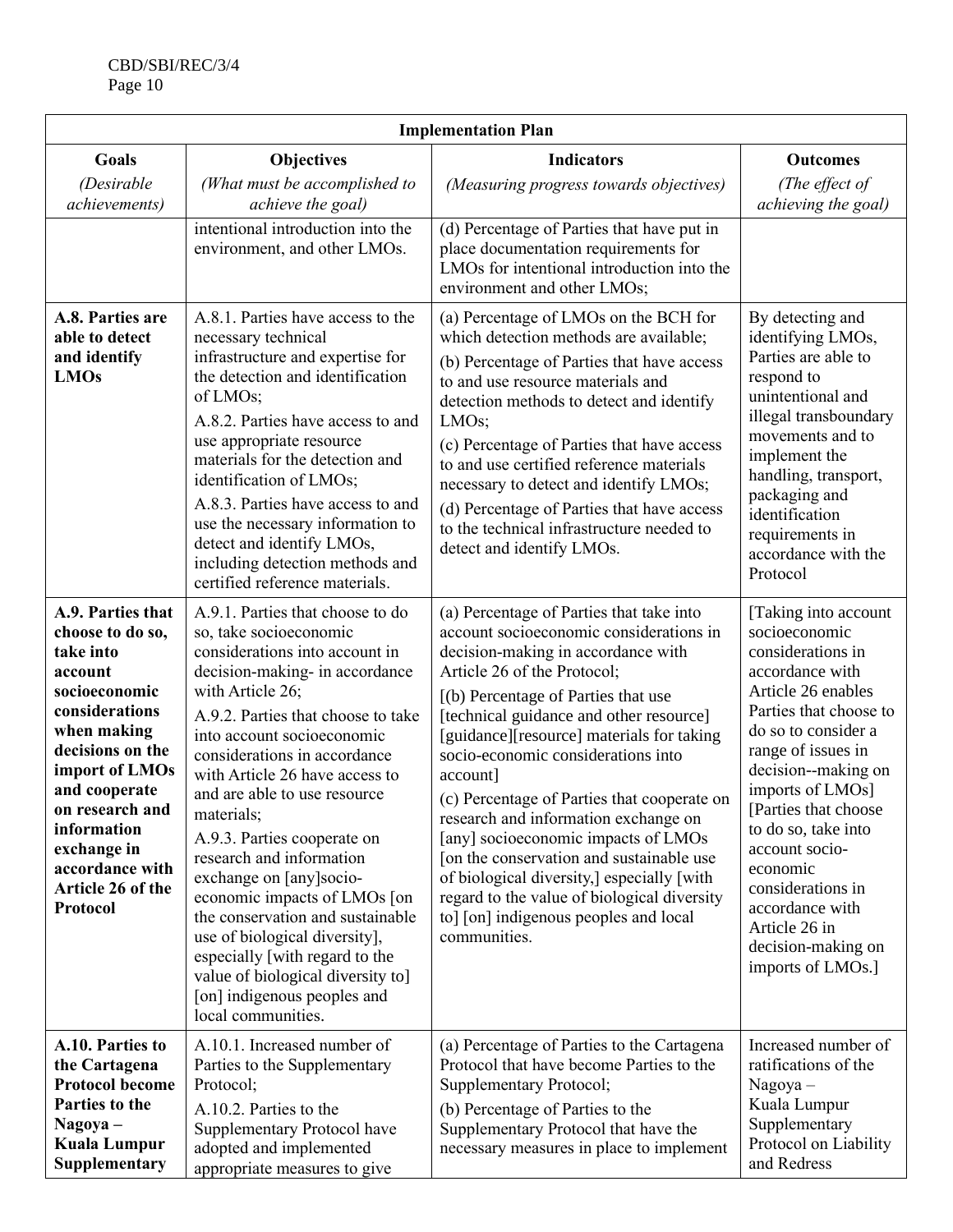| <b>Implementation Plan</b>                                                                                                                                                                       |                                                                                                                                                                                                                                                                                                                                                                                                        |                                                                                                                                                                                                                                                                                                                                                                                                                                      |                                                                                                                                                                                                                                 |  |  |
|--------------------------------------------------------------------------------------------------------------------------------------------------------------------------------------------------|--------------------------------------------------------------------------------------------------------------------------------------------------------------------------------------------------------------------------------------------------------------------------------------------------------------------------------------------------------------------------------------------------------|--------------------------------------------------------------------------------------------------------------------------------------------------------------------------------------------------------------------------------------------------------------------------------------------------------------------------------------------------------------------------------------------------------------------------------------|---------------------------------------------------------------------------------------------------------------------------------------------------------------------------------------------------------------------------------|--|--|
| <b>Goals</b><br>(Desirable<br>achievements)                                                                                                                                                      | <b>Objectives</b><br>(What must be accomplished to<br>achieve the goal)                                                                                                                                                                                                                                                                                                                                | <b>Indicators</b><br>(Measuring progress towards objectives)                                                                                                                                                                                                                                                                                                                                                                         | <b>Outcomes</b><br>(The effect of<br>achieving the goal)                                                                                                                                                                        |  |  |
| <b>Protocol on</b><br><b>Liability and</b><br><b>Redress and</b><br>have in place<br>measures to<br>fulfil their<br>obligations<br>under the<br>Supplementary<br><b>Protocol</b>                 | effect to the provisions of the<br>Supplementary Protocol;<br>A.10.3 Parties to the<br>Supplementary Protocol report<br>on the implementation of the<br>Supplementary Protocol.                                                                                                                                                                                                                        | the provisions of the Supplementary<br>Protocol;<br>(c) Percentage of Parties to the<br>Supplementary Protocol reporting on the<br>implementation of the Supplementary<br>Protocol.                                                                                                                                                                                                                                                  | advances the<br>development of<br>national rules and<br>procedures on<br>liability and redress<br>for damage resulting<br>from LMOs<br>originating in a<br>transboundary<br>movement                                            |  |  |
|                                                                                                                                                                                                  |                                                                                                                                                                                                                                                                                                                                                                                                        | <b>B.</b> Enabling environment                                                                                                                                                                                                                                                                                                                                                                                                       |                                                                                                                                                                                                                                 |  |  |
| <b>B.1. Parties</b><br>engage in<br>capacity-<br>building<br>activities                                                                                                                          | B.1.1. Parties have identified and<br>prioritized their capacity-<br>building needs<br>B.1.2. Parties undertake<br>capacity-building activities, as<br>set out in the Capacity-Building<br><b>Action Plan</b><br>B.1.3. Parties use capacity-<br>building materials, including<br>online resources;<br>B.1.4. Parties cooperate to<br>strengthen capacities for the<br>implementation of the Protocol. | (a) Percentage of Parties that have<br>identified and prioritized their capacity-<br>building needs;<br>(b) Percentage of Parties undertaking<br>capacity-building activities;<br>(c) Percentage of Parties with capacity-<br>building needs that use capacity-building<br>materials, including online resources;<br>(d) Percentage of Parties that cooperate to<br>strengthen capacities for the<br>implementation of the Protocol. | Parties have the<br>necessary capacity<br>for the<br>implementation of<br>the Protocol                                                                                                                                          |  |  |
| <b>B.2. Parties have</b><br>mobilized<br>adequate<br>resources [from<br>all sources] to<br>support<br>implementation<br>of the Protocol<br>[in accordance<br>with Article 28<br>of the Protocol] | B.2.1. Adequate resources are<br>allocated to biosafety through<br>national budgets;<br>B.2.2. Parties allocate a share of<br>national biodiversity STAR<br>allocations to biosafety<br>activities.                                                                                                                                                                                                    | (a) Percentage of Parties that have<br>adequate resources for biosafety from<br>national budgets;<br>(b) Percentage of eligible Parties that use<br>national STAR allocations for biosafety<br>activities;<br>(c) Percentage of Parties having accessed<br>additional resources.                                                                                                                                                     | Full implementation<br>of the Protocol is<br>enabled by adequate<br>resources                                                                                                                                                   |  |  |
| <b>B.3. Parties</b><br>promote and<br>facilitate public<br>awareness,<br>education and<br>participation on<br>the safe transfer,<br>handling and<br>use of LMOs, in<br>accordance with           | B.3.1. Parties have developed<br>mechanisms to promote and<br>facilitate public awareness,<br>education and participation in<br>biosafety;<br>B.3.2. Parties have access to<br>resource materials for promoting<br>and facilitating public<br>awareness, education and<br>participation in biosafety;                                                                                                  | (a) Percentage of Parties accessing<br>resource materials for facilitating and<br>promoting public awareness, education<br>and participation in biosafety;<br>(b) Percentage of Parties mainstreaming<br>biosafety in relevant educational and<br>training programmes;<br>(c) Percentage of Parties having in place a<br>mechanism facilitating and promoting<br>public participation in decision-making                             | Through public<br>awareness, education<br>and participation,<br>Parties ensure that<br>the public is<br>appropriately<br>informed about the<br>safe transfer,<br>handling and use of<br>LMOs and involved<br>in decision-making |  |  |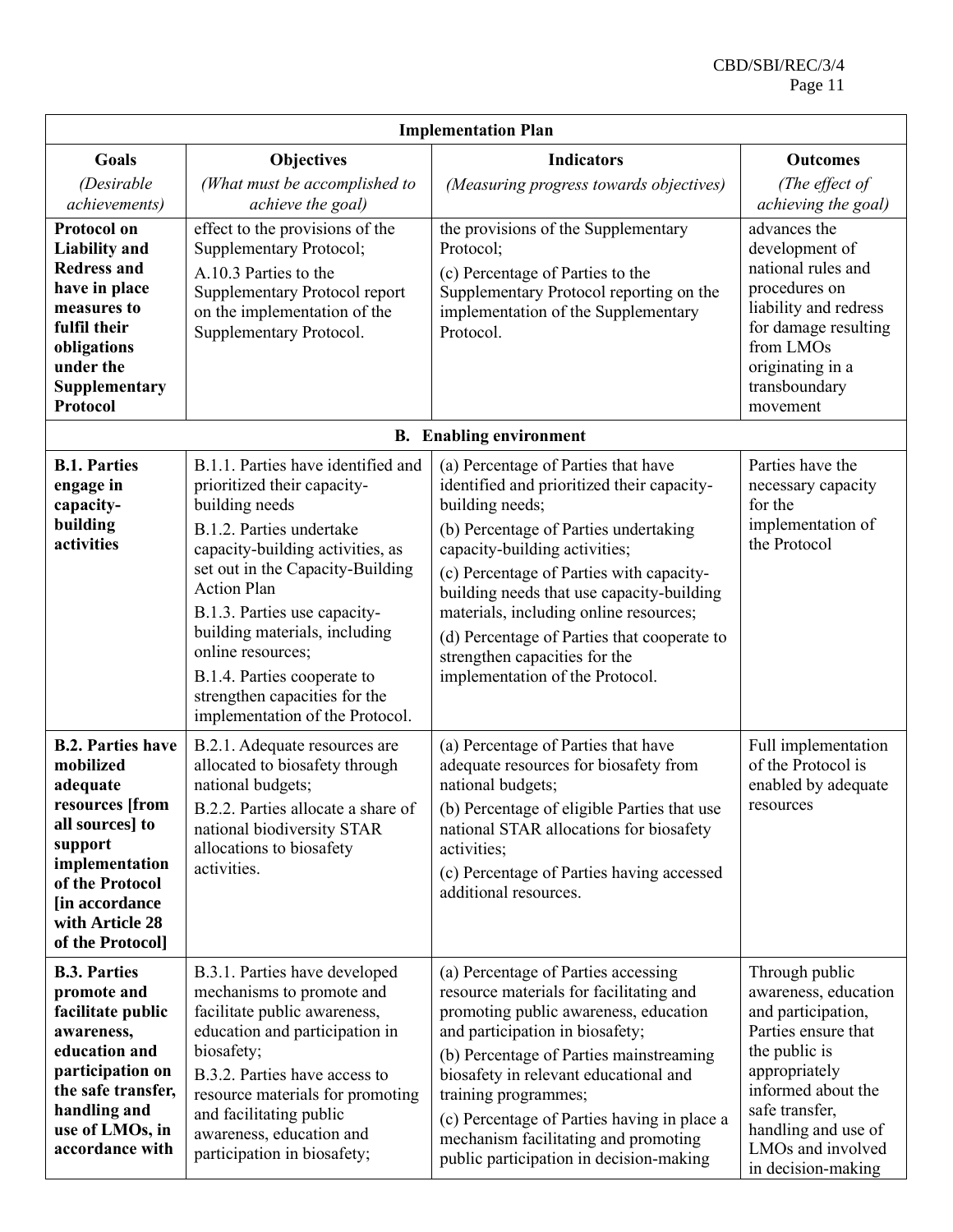| <b>Implementation Plan</b>                                                                                                                              |                                                                                                                                                                                                                                                                                                                                                                                                                                                                                                                                           |                                                                                                                                                                                                                                                                                                                                                                                                                                                                                                                                                                                                                                                |                                                                                                                                                                                              |  |  |  |  |
|---------------------------------------------------------------------------------------------------------------------------------------------------------|-------------------------------------------------------------------------------------------------------------------------------------------------------------------------------------------------------------------------------------------------------------------------------------------------------------------------------------------------------------------------------------------------------------------------------------------------------------------------------------------------------------------------------------------|------------------------------------------------------------------------------------------------------------------------------------------------------------------------------------------------------------------------------------------------------------------------------------------------------------------------------------------------------------------------------------------------------------------------------------------------------------------------------------------------------------------------------------------------------------------------------------------------------------------------------------------------|----------------------------------------------------------------------------------------------------------------------------------------------------------------------------------------------|--|--|--|--|
| <b>Goals</b><br>(Desirable<br>achievements)                                                                                                             | <b>Objectives</b><br>(What must be accomplished to<br>achieve the goal)                                                                                                                                                                                                                                                                                                                                                                                                                                                                   | <b>Indicators</b><br>(Measuring progress towards objectives)                                                                                                                                                                                                                                                                                                                                                                                                                                                                                                                                                                                   | <b>Outcomes</b><br>(The effect of<br>achieving the goal)                                                                                                                                     |  |  |  |  |
| Article 23 of the<br><b>Protocol</b>                                                                                                                    | B.3.3. Parties consult the public<br>in making decisions on LMOs,<br>in accordance with their<br>respective laws and regulations,<br>and make the results of decisions<br>available to the public;<br>B.3.4. Parties inform the public<br>about the means of public access<br>to the BCH.                                                                                                                                                                                                                                                 | regarding LMOs [in accordance with their<br>respective laws and regulations];<br>(d) Percentage of Parties informing the<br>public about means for participation in<br>decision-making [in accordance with their<br>respective laws and regulations];<br>(e) Percentage of Parties having consulted<br>the public in the decision-making process<br>[in accordance with their respective laws<br>and regulations];<br>(f) Percentage of Parties making the<br>results of decisions available to the public;<br>(g) Percentage of Parties that have<br>informed the public about the means of<br>public access to the BCH.                      | on the safe transfer,<br>handling and use of<br><b>LMOs</b>                                                                                                                                  |  |  |  |  |
| <b>B.4. Parties</b><br>enhance<br>cooperation and<br>coordination on<br>biosafety issues<br>at the national,<br>regional and<br>international<br>levels | B.4.1. Parties cooperate to<br>support implementation of the<br>Protocol, including through the<br>exchange of scientific, technical<br>and institutional knowledge;<br>B.4.2. Parties have put in place<br>effective mechanisms to involve<br>indigenous peoples and local<br>communities and relevant<br>stakeholders from different<br>sectors in the implementation of<br>the Protocol;<br>B.4.3. Parties facilitate sectoral<br>and cross-sectoral coordination<br>and cooperation at the national<br>level to mainstream biosafety. | (a) Percentage of Parties cooperating in<br>exchanging scientific, technical and<br>institutional knowledge;<br>(b) Percentage of Parties engaging in<br>bilateral, regional or multilateral activities<br>for the implementation of the Protocol;<br>(c) Percentage of Parties that have<br>mechanisms for involving indigenous<br>peoples and local communities and<br>relevant stakeholders from different<br>sectors in the implementation of the<br>Protocol;<br>(d) Percentage of Parties that have<br>integrated biosafety in national sectoral<br>and cross-sectoral strategies, action plans,<br>programmes, policies or legislation. | Through cooperation<br>at the national,<br>regional and<br>international levels,<br>and participation of<br>stakeholders, Parties'<br>implementation of<br>the Protocol is more<br>effective |  |  |  |  |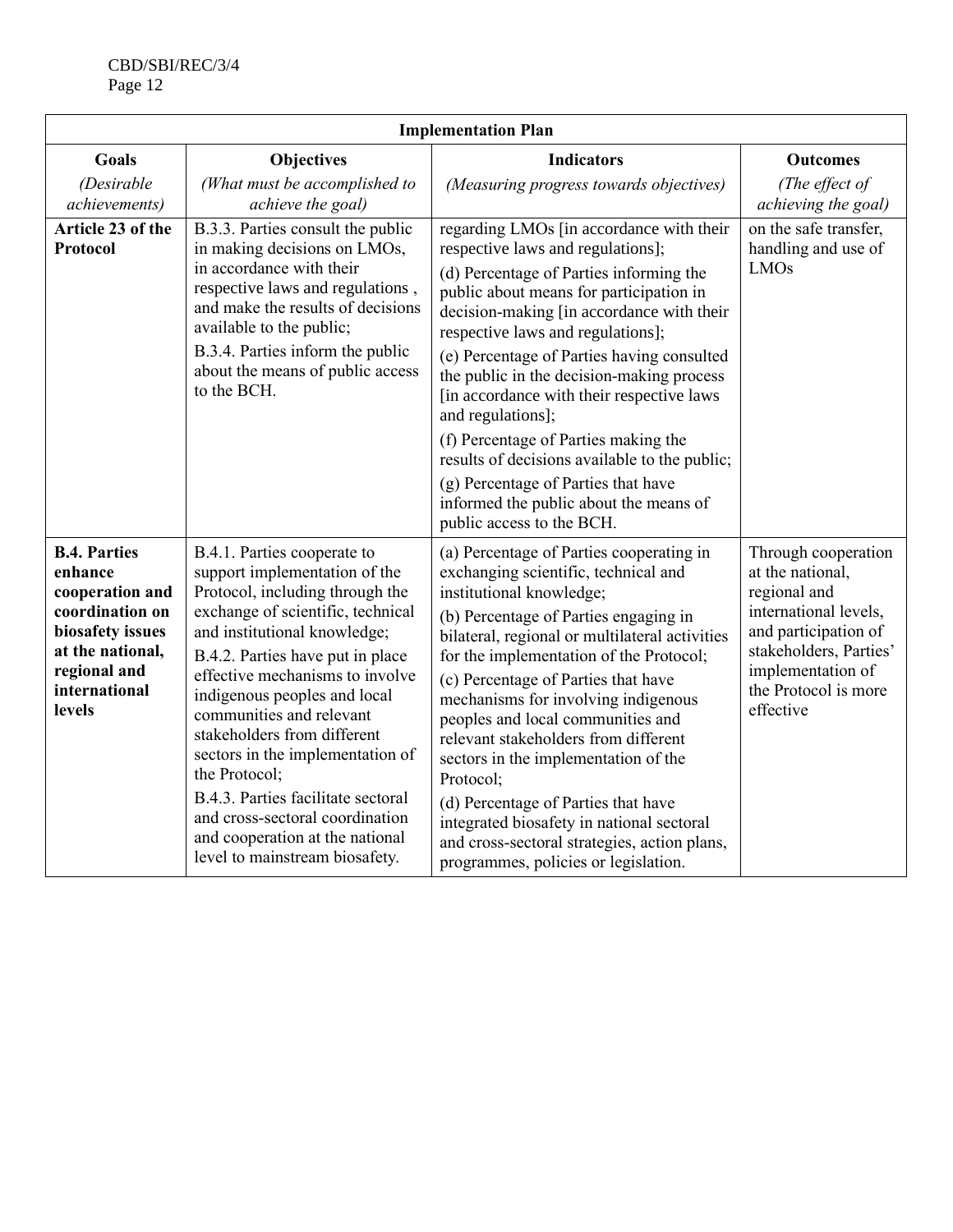#### *Annex II*

#### **CAPACITY-BUILDING ACTION PLAN FOR THE CARTAGENA PROTOCOL ON BIOSAFETY (2021-2030)**

#### **I. PURPOSE OF THE CAPACITY-BUILDING ACTION PLAN**

1. The purpose of the Capacity-building Action Plan is to facilitate the development and strengthening of the capacities of Parties to implement the Protocol by: (a) identifying key areas for capacity-building related to the different goals of the Implementation Plan; (b) facilitating the engagement of partners, including donors; (c) fostering a coherent and coordinated approach to capacity-building for the implementation of the Protocol; and (d) promoting regional and international cooperation and coordination. The Capacity-building Action Plan covers the same period as the Implementation Plan, from 2021 to 2030.

2. Parties, non-Parties and stakeholders from different sectors, organizations, indigenous peoples and local communities and donors can support the undertaking of capacity-building activities, including those outlined in the Capacity-building Action Plan.

#### **II. LINKAGE WITH THE POST-2020 GLOBAL BIODIVERSITY FRAMEWORK THE LONG-TERM STRATEGIC FRAMEWORK FOR CAPACITY-BUILDING FOR THE CONVENTION AND ITS PROTOCOLS AND THE 2030 AGENDA FOR SUSTAINABLE DEVELOPMENT**

3. The Capacity-building Action Plan has been developed in alignment with the Implementation Plan for the Cartagena Protocol as requested in decision CP-9/3, outlining examples of capacity-building activities for each goal of the Implementation Plan. The Action Plan is complementary to the Implementation Plan as the capacity-building activities can support the achievement of the goals and outcomes of the Implementation Plan. In addition, in order to ensure alignment and avoid possible duplication, goal B.1. of the Implementation Plan addresses capacitybuilding in general and refers to the specific capacity-building activities outlined throughout the capacity-building action plan.

4. The Capacity-building Action Plan is complementary to the long-term strategic framework for capacity development. The general principles, approaches and strategies for enhancing capacitybuilding, which are elaborated in the long-term strategic framework for capacity-development, shall be taken into consideration when planning capacity-building activities based on the Capacitybuilding Action Plan.

5. The Capacity-building Action Plan can also help to support Parties to achieve the Sustainable Development Goals, including for example Goals 2 (to end hunger, achieve food security and improved nutrition, and provide sustainable agriculture) and 3 (ensure healthy lives and promote well-being for all at all ages).

#### **III. STRUCTURE OF THE CAPACITY-BUILDING ACTION PLAN**

6. In the Appendix, a tabular overview of the goals, key areas for capacity-building and examples of capacity-building activities, indicators, outcomes and actors of the Capacity-building Action Plan is presented.

7. The Capacity-building Action Plan is aligned with the goals of the Implementation Plan for the Cartagena Protocol. The goals represent broad desirable achievements by Parties. For each goal, key areas for capacity-building, examples of capacity-building activities, indicators, outcomes and actors are provided.

8. The *key areas for capacity-building* relate to each goal of the Implementation Plan. The key areas for capacity-building are aligned with the objectives of the Implementation Plan and include areas for which capacity-building activities are suggested.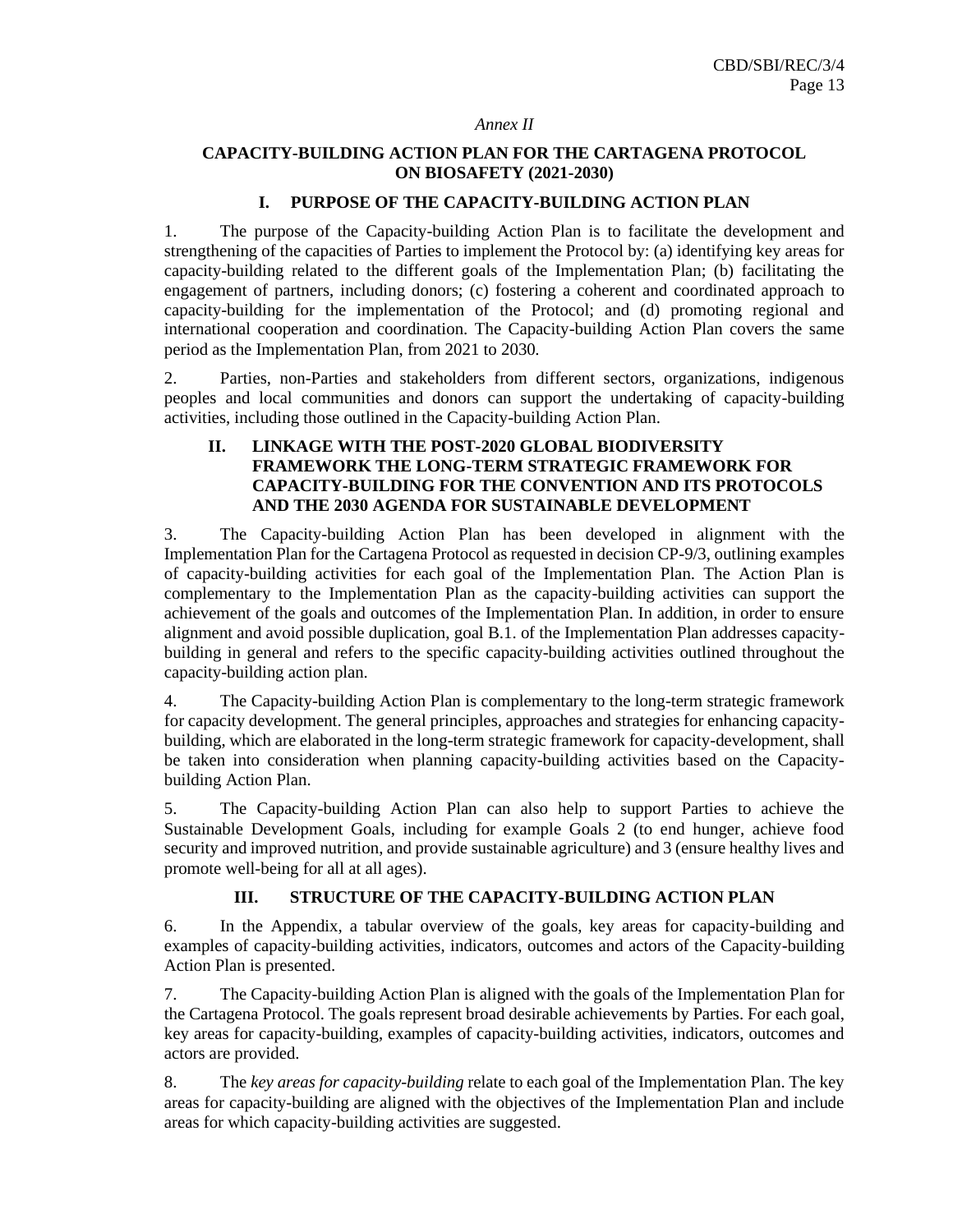9. The Action Plan also provides a list of *examples of capacity-building activities*, which were developed taking into consideration the capacity-building activities of continuing relevance included in, among others, the Framework and Action Plan for Capacity-building for the Effective Implementation of the Cartagena Protocol (2012-2020), and the programme of work on public awareness, education and participation.<sup>13</sup> The capacity-building activities are meant to support the successful implementation of the Cartagena Protocol. Activities may contribute to one or several outcomes.

10. The key areas and capacity-building activities outlined in the Capacity-Building Action Plan are not meant to be prescriptive or exhaustive. The key areas for capacity-building are meant as indicative areas in which capacities may be needed, and on which capacity-building interventions may focus, depending on national circumstances and needs. The capacity-building activities are examples and not an exhaustive list since each country should adapt the activities to their reality and needs. Additionally, lessons learned in previous capacity-building activities can support the identification of the most suitable activities to be developed in each country. It is recognized that national and regional needs and circumstances should ultimately determine the design and delivery of capacity-building activities, taking also into consideration the strategic guidance provided in the long-term strategic framework for capacity-building, as appropriate.

11. The Action Plan also provides a set of indicators designed to measure the success of the activities and/or the contribution of the activities to the outcome. They are intended to be simple, measurable and relevant to the outcome. Each indicator refers to an activity and/or the outcome.

12. [The Action Plan also identifies actors, which represent a non-exhaustive, indicative list of actors involved in the activities (including by funding) as well as target groups/audiences as addressees of the activities.]

13. Information on capacity-building activities undertaken or capacity-building resources or materials developed in the context of the Capacity-building Action Plan should be shared through the Biosafety Clearing-House.

# *Capacity-building providers and target audiences*

14. The capacity-building activities can be carried out at various levels, including at the national, regional and global levels.

15. A range of actors may be involved in facilitating the delivery of capacity-building activities, including governments, research organizations, non-governmental organizations, the private sector and the Secretariat. The identification of actors in this respect depends largely on national circumstances, needs and priorities.

16. Similarly, a range of target audiences may benefit from specific capacity-building activities, depending on national circumstances, needs and priorities. These audiences could include policymakers, administrative authorities, laboratory technicians and customs officers, among others.

17. When designing capacity-building interventions within the areas for capacity-building or based on the examples of activities outlined in the Capacity-building Action Plan, actors and target audiences should be identified. As set out in the goals under the "enabling environment" of the Implementation Plan and the Capacity-building Action Plan, cooperation and collaboration as well as the provision of adequate resources are prerequisites for undertaking capacity-building activities in support of the implementation of the Protocol.

18. The Nagoya – Kuala Lumpur Supplementary Protocol on Liability and Redress was adopted by the Conference of the Parties serving as the meeting of the Parties to the Protocol in 2010 (decision BS-V/11). The Strategic Plan for the Protocol, also adopted in 2010, included elements on liability and redress and the Supplementary Protocol. The Supplementary Protocol entered into force on 5 March 2018.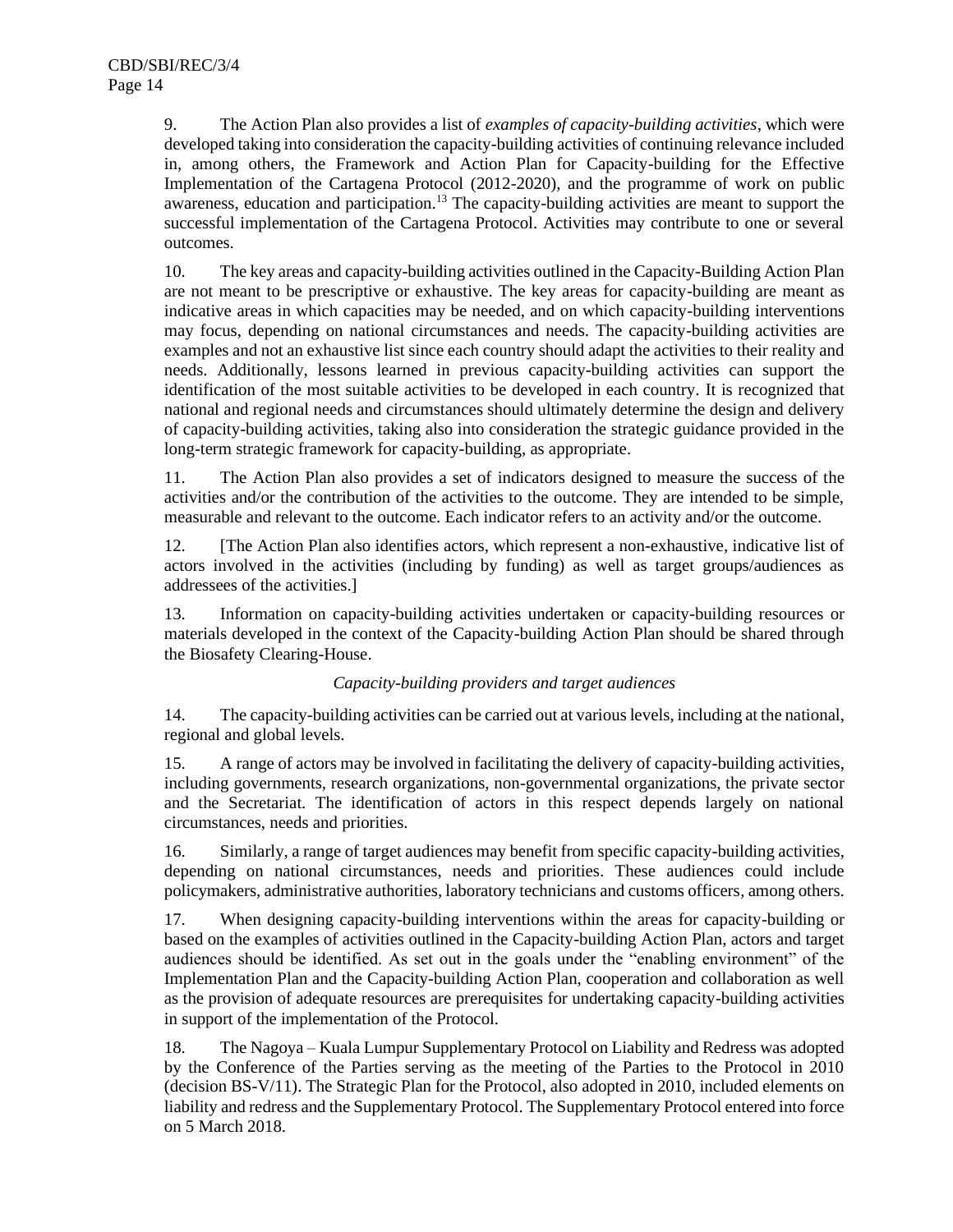19. A component on the Supplementary Protocol has been included in the Appendix below. The inclusion of a component on the Supplementary Protocol is intended to support capacity-building for the implementation of the Cartagena Protocol and to contribute to the effective implementation of the Supplementary Protocol, while recognizing that they are separate legal instruments and that obligations arising from these instruments only bind the Parties to the respective instrument.

# **IV. EVALUATION AND REVIEW**

20. The Conference of the Parties serving as the meeting of the Parties to the Cartagena Protocol shall undertake a midterm evaluation and may decide to undertake a final evaluation of the Implementation Plan and Capacity-building Action Plan. These evaluations may draw on information provided by Parties in their national reports, information on capacity-building activities and information in the Biosafety Clearing-House, among others. This information may be used to assess the extent to which the objectives of the Implementation Plan are being accomplished, including through capacity-building activities.

21. The results of the fourth assessment and review of the effectiveness of the Cartagena Protocol and final evaluation of the Strategic Plan of the Cartagena Protocol will be used to establish a baseline for measuring progress in achieving the goals of the Implementation Plan and the Capacity-building Action Plan.

## **V. PRIORITIES AND PROGRAMMING**

22. The Conference of the Parties serving as the meeting of the Parties to the Cartagena Protocol may periodically set priorities to plan for and programme work to be undertaken within the time period of the Capacity-building Action Plan. This might lead to the need for adjustments to the Capacity-building Action Plan.

23. In deciding on priorities and programming, the Conference of the Parties serving as the meeting of the Parties to the Cartagena Protocol may wish to take into consideration developments and advancements in the field of biosafety and biotechnology. In this regard, the Capacity-building Action Plan has taken the approach that, where organisms developed through new technologies constitute "living modified organisms" as defined in the Protocol, these organisms are addressed in the Plan.

#### **VI. RESOURCES**

24. The successful implementation of the Protocol depends to a large extent on having access to adequate human, technical and financial resources and effective cooperation [in accordance with Articles 22 and 28 of the Protocol]. The Capacity-building Action Plan aims at supporting Parties in this regard, including in particular under the goals related to creating an enabling environment.

#### **VII. ROLE OF THE SECRETARIAT**

25. While the Capacity-building Action Plan is directed at Parties and other stakeholders, the Secretariat of the Convention on Biological Diversity will support the Parties in their efforts, following the guidance of the Conference of the Parties serving as the meeting of the Parties to the Cartagena Protocol and in accordance with Article 31 of the Cartagena Protocol and Article 24 of the Convention on Biological Diversity. This support includes managing and maintaining the Biosafety Clearing-House as well as undertaking activities, including capacity-building activities, as requested by the Conference of the Parties serving as the meeting of the Parties to the Protocol.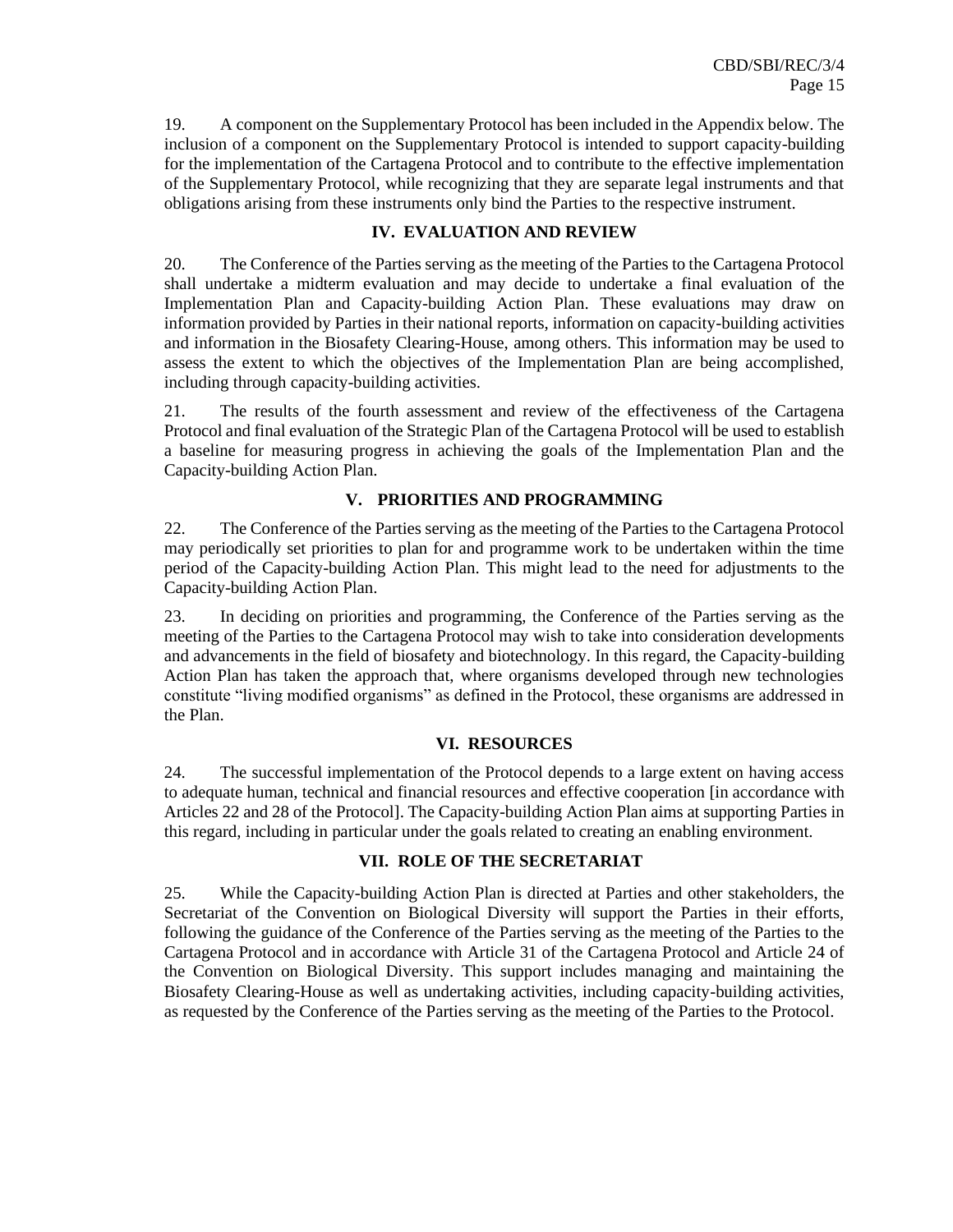| <b>Capacity-building Action Plan</b>                                                                                         |                                                                                                                                                                                                               |                                                                                                                                                                                                                                                                                        |                                                                                                                                                                                                                                                                                                                                                          |                                                                                                                                                                                                                                                          |                                                                                                                                         |
|------------------------------------------------------------------------------------------------------------------------------|---------------------------------------------------------------------------------------------------------------------------------------------------------------------------------------------------------------|----------------------------------------------------------------------------------------------------------------------------------------------------------------------------------------------------------------------------------------------------------------------------------------|----------------------------------------------------------------------------------------------------------------------------------------------------------------------------------------------------------------------------------------------------------------------------------------------------------------------------------------------------------|----------------------------------------------------------------------------------------------------------------------------------------------------------------------------------------------------------------------------------------------------------|-----------------------------------------------------------------------------------------------------------------------------------------|
| <b>Goals</b>                                                                                                                 | Key areas for<br>capacity-building                                                                                                                                                                            | <b>Capacity-building</b><br>activities                                                                                                                                                                                                                                                 | <b>Indicators</b>                                                                                                                                                                                                                                                                                                                                        | <b>Outcome</b>                                                                                                                                                                                                                                           | [Actors]                                                                                                                                |
| (Desirable)<br><i>achievements</i> )                                                                                         | (Key areas where<br>capacities may be<br>needed)                                                                                                                                                              | (Examples of suggested<br>capacity-building<br>activities within the key<br>areas for capacity-<br>building)                                                                                                                                                                           | (Measures whether activity<br>took place)                                                                                                                                                                                                                                                                                                                | (The effect of<br>successfully<br>completed<br><i>activities</i> )                                                                                                                                                                                       | [(Actors<br>involved in<br>activities/target<br>$groups)$ ]                                                                             |
|                                                                                                                              |                                                                                                                                                                                                               |                                                                                                                                                                                                                                                                                        | A. Areas for implementation                                                                                                                                                                                                                                                                                                                              |                                                                                                                                                                                                                                                          |                                                                                                                                         |
| A.1. Parties<br>have in place<br>functional<br>national<br>biosafety<br>frameworks                                           | (1) Development<br>and<br>implementation of<br>legal,<br>administrative and<br>other measures to<br>implement the<br>Protocol:<br>(2) Strengthening<br>capacities of<br>competent<br>national<br>authorities. | (i) Provide training on the<br>development and<br>implementation of legal,<br>administrative and other<br>measures to implement<br>the Protocol;<br>(ii) Train personnel of<br>competent national<br>authorities on<br>administering their<br>national biosafety<br>regulatory system. | (a) Percentage of Parties<br>with training needs on the<br>development and<br>implementation of legal,<br>administrative and other<br>measures to implement the<br>Protocol that successfully<br>executed training activities;<br>(b) Percentage of Parties that<br>have sufficient and trained<br>staff to administer the<br>national biosafety system. | Functional<br>national biosafety<br>frameworks<br>enable competent<br>authorities,<br>national focal<br>points and Article<br>17 contact points<br>of all Parties to<br>effectively and<br>efficiently fulfil<br>their obligations<br>under the Protocol | [National<br>authorities/<br>personnel of<br>national<br>authorities]                                                                   |
| A.2. Parties<br>have improved<br>the availability<br>and exchange<br>of relevant<br>information<br>through the<br><b>BCH</b> | (1) Publishing<br>information on the<br>BCH;<br>(2) Accessing and<br>using information<br>on the BCH.                                                                                                         | (i) Develop, update and<br>maintain interactive<br>support tools, following<br>the migration of the BCH<br>to the new platform;<br>(ii) Provide training on<br>the use of the BCH.                                                                                                     | (a) Percentage of interactive<br>support tools that are<br>updated to the features of the<br>new BCH platform;<br>(b) Number of users that<br>make use of the training<br>material on the use of the<br>BCH;                                                                                                                                             | <b>BCH</b> facilitates<br>the availability<br>and exchange of<br>biosafety-related<br>information and<br>enables Parties to<br>take informed<br>decisions                                                                                                | [National<br>authorities/perso<br>nnel of national<br>authorities and<br>other interested<br>stakeholders<br><b>CBD</b><br>Secretariat] |

*Appendix to annex II*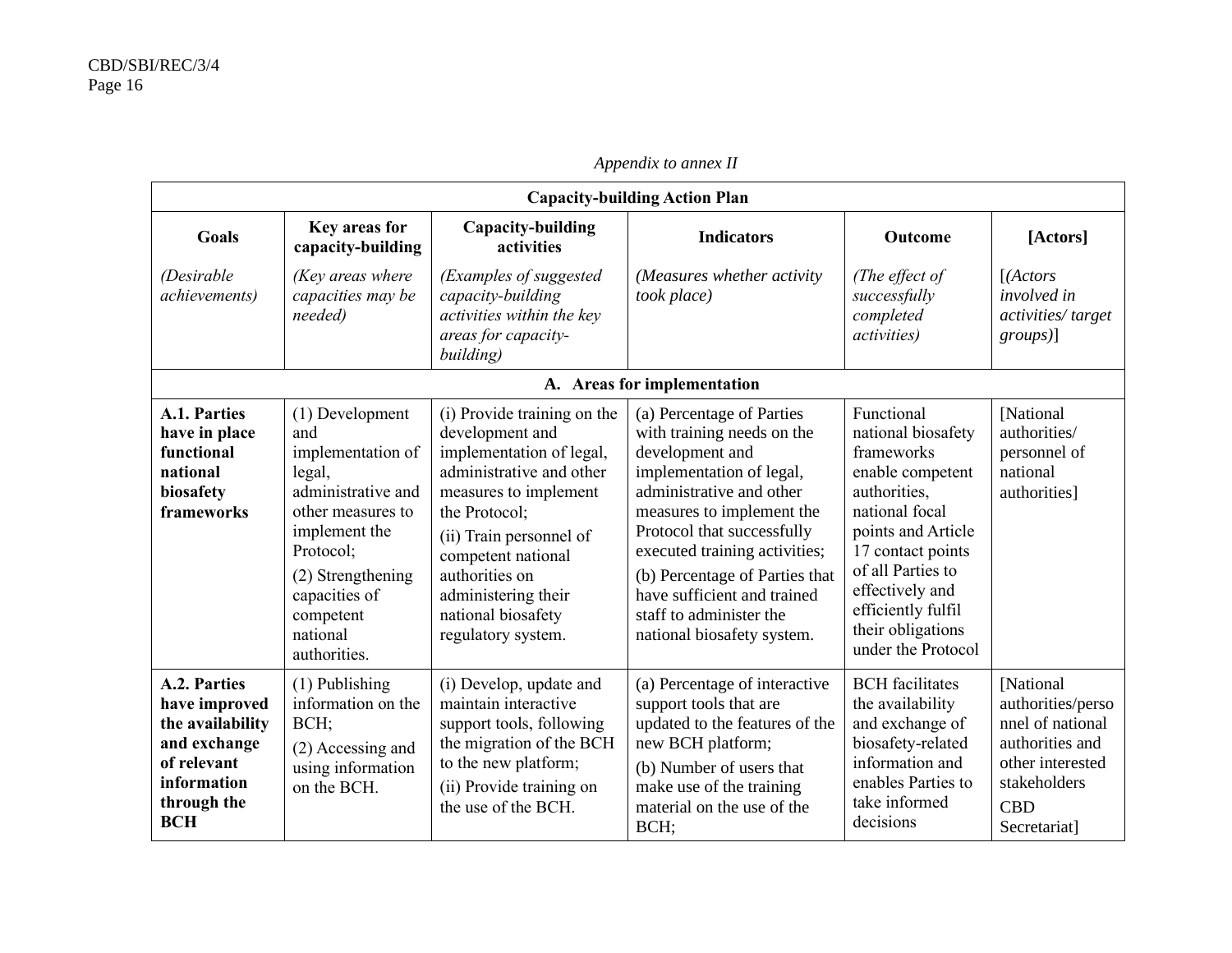|                                                                                                                                     |                                                                                                                                                              |                                                                                                                                                                                                                                                                                                                                                                                                                                                                                        | <b>Capacity-building Action Plan</b>                                                                                                                                                                                                                                                                                                                                                                                                                                                                 |                                                                                                                                                                                                                                                                  |                                                                                                                                         |
|-------------------------------------------------------------------------------------------------------------------------------------|--------------------------------------------------------------------------------------------------------------------------------------------------------------|----------------------------------------------------------------------------------------------------------------------------------------------------------------------------------------------------------------------------------------------------------------------------------------------------------------------------------------------------------------------------------------------------------------------------------------------------------------------------------------|------------------------------------------------------------------------------------------------------------------------------------------------------------------------------------------------------------------------------------------------------------------------------------------------------------------------------------------------------------------------------------------------------------------------------------------------------------------------------------------------------|------------------------------------------------------------------------------------------------------------------------------------------------------------------------------------------------------------------------------------------------------------------|-----------------------------------------------------------------------------------------------------------------------------------------|
| <b>Goals</b>                                                                                                                        | Key areas for<br>capacity-building                                                                                                                           | Capacity-building<br>activities                                                                                                                                                                                                                                                                                                                                                                                                                                                        | <b>Indicators</b>                                                                                                                                                                                                                                                                                                                                                                                                                                                                                    | Outcome                                                                                                                                                                                                                                                          | [Actors]                                                                                                                                |
|                                                                                                                                     |                                                                                                                                                              |                                                                                                                                                                                                                                                                                                                                                                                                                                                                                        | (c) Percentage of Parties that<br>have pertinent and updated<br>information on the BCH.                                                                                                                                                                                                                                                                                                                                                                                                              | BCH is used as<br>the reference<br>information<br>platform for<br>biosafety-related<br>information                                                                                                                                                               |                                                                                                                                         |
| A.3. Full<br>information on<br>the<br>implementation<br>of the Protocol<br>is made<br>available by<br>Parties in a<br>timely manner | $(1)$ Establishing<br>and strengthening<br>national<br>coordination<br>systems to gather<br>biosafety<br>information;<br>(2) Preparing a<br>national report. | (i) Provide training on<br>information gathering and<br>data management to<br>relevant national<br>authorities for national<br>reporting;<br>(ii) Develop tools to<br>assist Parties in preparing<br>and submitting their<br>national reports;<br>(iii) Support cooperation<br>among Parties to assist<br>parties with inadequate<br>resources in the<br>preparation and<br>submission of their<br>national reports[, in<br>accordance with Articles<br>22 and 28 of the<br>Protocol]. | (a) Percentage of Parties that<br>identify their training needs<br>on national reporting and<br>develop training to relevant<br>national authorities;<br>(b) Percentage of Parties<br>with needs for assistance<br>that, with the use of<br>assistance tools, prepared<br>and submitted their reports<br>in a timely manner;<br>(c) Percentage of Parties<br>requiring support, benefiting<br>from cooperative activities<br>to assist them in preparing<br>and submitting their national<br>report. | Accurate and<br>timely information<br>on the<br>implementation of<br>the Protocol<br>enables the<br>Conference of the<br>Parties serving as<br>the meeting of the<br>Parties to the<br>Protocol to set<br>priorities and<br>identify where<br>support is needed. | [National<br>authorities/perso<br>nnel of national<br>authorities and<br>other interested<br>stakeholders<br><b>CBD</b><br>Secretariat] |
| A.4. Parties are<br>in compliance<br>with the<br>requirements of<br>the Protocol                                                    | $(1)$ Address non-<br>compliance issues<br>identified by the<br>Compliance<br>Committee.                                                                     | $(i)$ Provide support for<br>Parties concerned to carry<br>out activities set out in<br>compliance action plans,<br>to address identified                                                                                                                                                                                                                                                                                                                                              | (a) Percentage of non-<br>compliant Parties whose<br>successfully executed<br>compliance action plan<br>resulted in full compliance.                                                                                                                                                                                                                                                                                                                                                                 | Effective<br>compliance<br>mechanism<br>facilitates                                                                                                                                                                                                              | [National<br>authorities/perso<br>nnel of national<br>authorities                                                                       |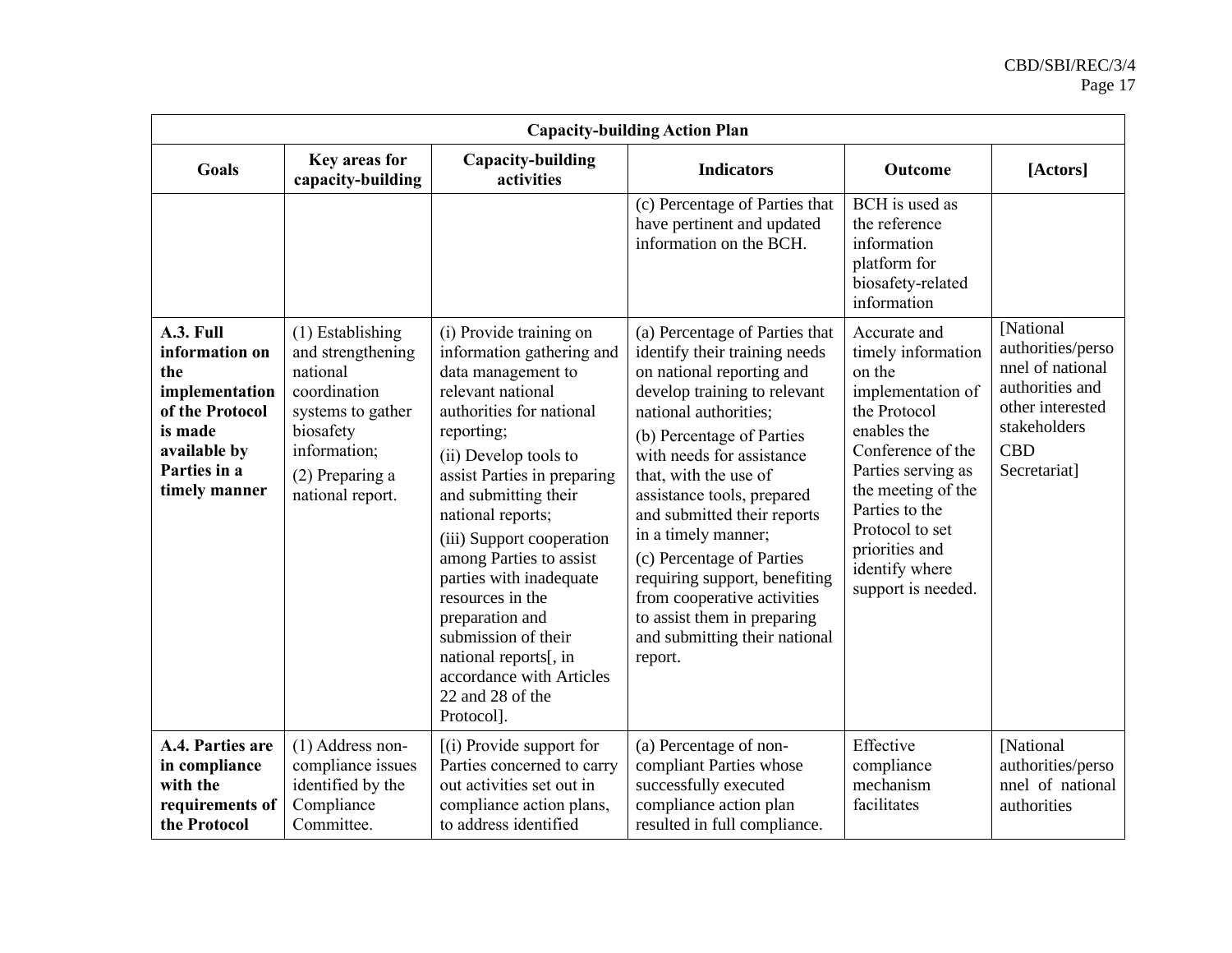| <b>Capacity-building Action Plan</b>                                                                                                                                                                                                                                                                                     |                                                                                                                                                                                                                                                                                                                                                                                                                                                                                              |                                                                                                                                                                                                                                                                                                                                                                                                                                                                                                                                                                                                                                                                                                                                  |                                                                                                                                                                                                                                                                                                                                                                                                                                                                                                                                                                                                                                                                                                                                                                                                                     |                                                                                                                                                                                                                                                                                                                                                               |                                                                                                                            |  |
|--------------------------------------------------------------------------------------------------------------------------------------------------------------------------------------------------------------------------------------------------------------------------------------------------------------------------|----------------------------------------------------------------------------------------------------------------------------------------------------------------------------------------------------------------------------------------------------------------------------------------------------------------------------------------------------------------------------------------------------------------------------------------------------------------------------------------------|----------------------------------------------------------------------------------------------------------------------------------------------------------------------------------------------------------------------------------------------------------------------------------------------------------------------------------------------------------------------------------------------------------------------------------------------------------------------------------------------------------------------------------------------------------------------------------------------------------------------------------------------------------------------------------------------------------------------------------|---------------------------------------------------------------------------------------------------------------------------------------------------------------------------------------------------------------------------------------------------------------------------------------------------------------------------------------------------------------------------------------------------------------------------------------------------------------------------------------------------------------------------------------------------------------------------------------------------------------------------------------------------------------------------------------------------------------------------------------------------------------------------------------------------------------------|---------------------------------------------------------------------------------------------------------------------------------------------------------------------------------------------------------------------------------------------------------------------------------------------------------------------------------------------------------------|----------------------------------------------------------------------------------------------------------------------------|--|
| Goals                                                                                                                                                                                                                                                                                                                    | Key areas for<br>capacity-building                                                                                                                                                                                                                                                                                                                                                                                                                                                           | Capacity-building<br>activities                                                                                                                                                                                                                                                                                                                                                                                                                                                                                                                                                                                                                                                                                                  | <b>Indicators</b>                                                                                                                                                                                                                                                                                                                                                                                                                                                                                                                                                                                                                                                                                                                                                                                                   | Outcome                                                                                                                                                                                                                                                                                                                                                       | [Actors]                                                                                                                   |  |
|                                                                                                                                                                                                                                                                                                                          |                                                                                                                                                                                                                                                                                                                                                                                                                                                                                              | issues of non-<br>compliance.]                                                                                                                                                                                                                                                                                                                                                                                                                                                                                                                                                                                                                                                                                                   |                                                                                                                                                                                                                                                                                                                                                                                                                                                                                                                                                                                                                                                                                                                                                                                                                     | implementation of<br>the Protocol                                                                                                                                                                                                                                                                                                                             | Compliance<br>Committee]                                                                                                   |  |
| A.5. Parties<br>carry out<br>scientifically<br>sound risk<br>assessments of<br>LMOs, and<br>manage and<br>control<br>identified risks<br>to prevent<br>adverse effects<br>of LMOs on the<br>conservation<br>and sustainable<br>use of<br>biological<br>diversity taking<br>also into<br>account risks to<br>human health | (1) Conducting<br>and reviewing<br>scientifically<br>sound risk<br>assessments;<br>(2) Regulating,<br>managing and<br>controlling<br>identified risks;<br>$(3)$ Access to<br>infrastructure and<br>technical expertise<br>for risk<br>assessment and<br>risk management;<br>$(4)$ Access to<br>scientific data<br>relevant for risk<br>assessment and<br>risk management;<br>(5) Parties have<br>qualified staff to<br>undertake case-by-<br>case risk<br>assessment and<br>risk management. | (i) Develop or update, as<br>necessary, and<br>disseminate training<br>materials on risk<br>assessment and risk<br>management;<br>(ii) Provide training on<br>conducting and reviewing<br>risk assessments,<br>including use of resource<br>documents and gathering<br>and analysis of scientific<br>information;<br>(iii) Facilitate access to<br>adequate infrastructure<br>and expertise for risk<br>assessment and risk<br>management;<br>(iv) Provide training to<br>conduct scientific<br>research, review and<br>acquire data on<br>biodiversity for specific<br>ecological areas relevant<br>to risk assessment and<br>risk management;<br>(v) Establish relations<br>with academia and/or<br>specific research entities | (a) Percentage of Parties that<br>developed or updated their<br>training material, as needed,<br>on scientifically sound risk<br>assessment and risk<br>management [on LMOs<br>resulting from new genetic<br>techniques];<br>(b) Percentage of Parties that<br>provide training on<br>conducting and reviewing<br>risk assessment and risk<br>management;<br>(c) Number of experts by<br>Parties that are able to<br>conduct or review case-by-<br>case risk assessment and risk<br>management;<br>(d) Percentage of Parties that<br>have access to adequate<br>infrastructure and expertise<br>for assessing and managing<br>risks;<br>(e) Percentage of Parties that<br>provide training to conduct<br>scientific research, review<br>and data acquisition relevant<br>to risk assessment and risk<br>management; | Parties identify,<br>assess and<br>appropriately<br>manage and<br>control risks of<br>LMO <sub>s</sub> to<br>biodiversity,<br>taking also into<br>account risks to<br>human health<br>Increased<br>involvement of<br>academia and<br>specialized<br>research institutes<br>strengthens<br>scientific support<br>for risk<br>assessment and<br>risk management | [National<br>authorities/perso<br>nnel of national<br>authorities<br>Academia,<br>and/or specific<br>research<br>entities] |  |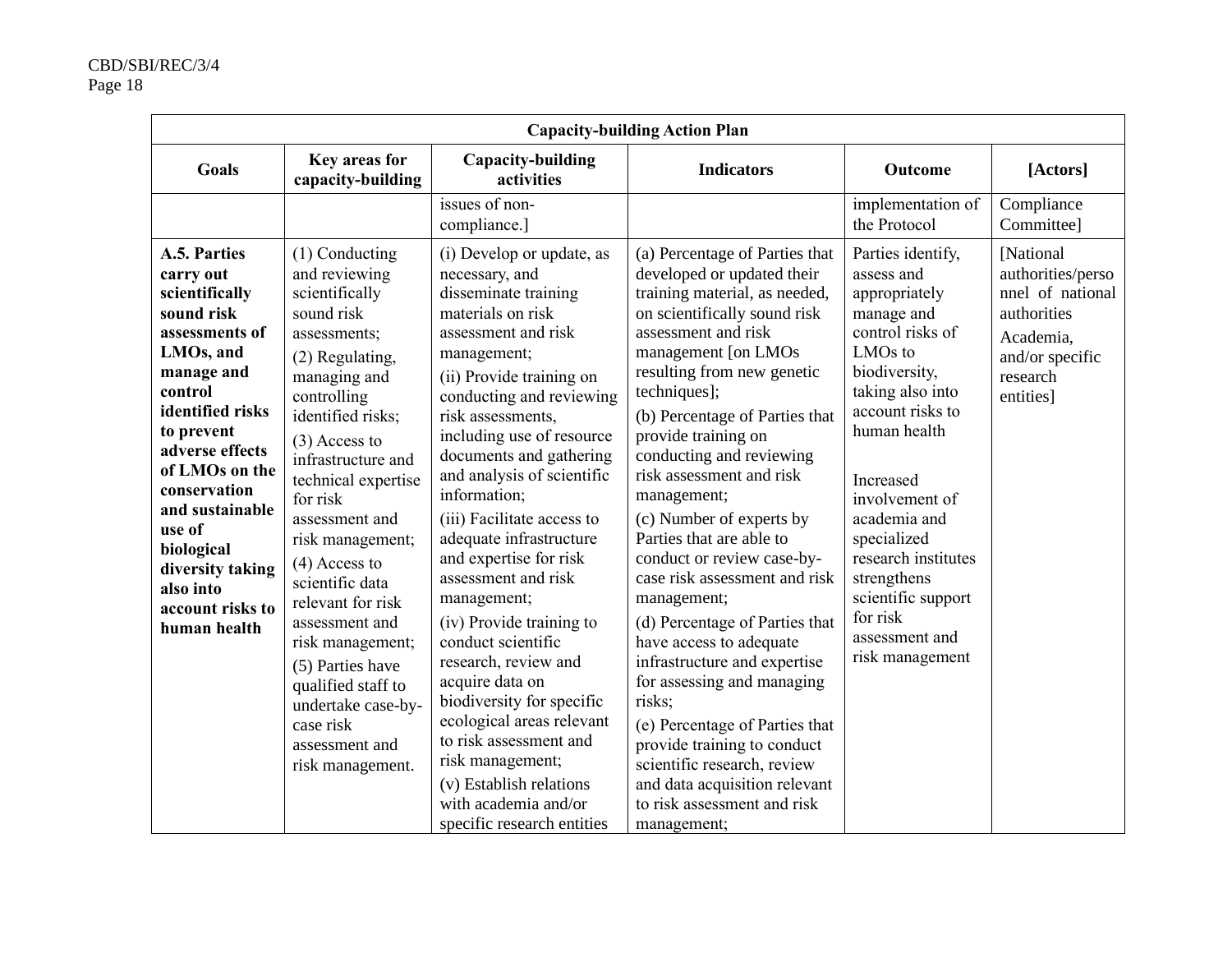| <b>Capacity-building Action Plan</b>                                                                                   |                                                                                                                                                                                                                                                                                                                                                                                                                     |                                                                                                                                                                                                                                                                                                                                                                                          |                                                                                                                                                                                                                                                                                                                                                                                                                                                                                                                                                                                          |                                                                                                 |                                                                                                        |
|------------------------------------------------------------------------------------------------------------------------|---------------------------------------------------------------------------------------------------------------------------------------------------------------------------------------------------------------------------------------------------------------------------------------------------------------------------------------------------------------------------------------------------------------------|------------------------------------------------------------------------------------------------------------------------------------------------------------------------------------------------------------------------------------------------------------------------------------------------------------------------------------------------------------------------------------------|------------------------------------------------------------------------------------------------------------------------------------------------------------------------------------------------------------------------------------------------------------------------------------------------------------------------------------------------------------------------------------------------------------------------------------------------------------------------------------------------------------------------------------------------------------------------------------------|-------------------------------------------------------------------------------------------------|--------------------------------------------------------------------------------------------------------|
| <b>Goals</b>                                                                                                           | Key areas for<br>capacity-building                                                                                                                                                                                                                                                                                                                                                                                  | Capacity-building<br>activities                                                                                                                                                                                                                                                                                                                                                          | <b>Indicators</b>                                                                                                                                                                                                                                                                                                                                                                                                                                                                                                                                                                        | Outcome                                                                                         | [Actors]                                                                                               |
|                                                                                                                        |                                                                                                                                                                                                                                                                                                                                                                                                                     | to develop specific<br>educational programmes<br>on risk assessment and<br>risk management.                                                                                                                                                                                                                                                                                              | (f) Percentage of Parties<br>with established relations<br>with academia and/or<br>specific research entities for<br>the development of specific<br>educational programmes on<br>risk assessment and risk<br>management.                                                                                                                                                                                                                                                                                                                                                                 |                                                                                                 |                                                                                                        |
| A.6. Parties<br>prevent and<br>address illegal<br>and<br>unintentional<br>transboundary<br>movements of<br><b>LMOs</b> | (1) Establishment<br>of functional<br>national systems<br>for detection,<br>notification and<br>appropriate<br>responses to<br>unintentional<br>transboundary<br>movements, in<br>accordance with<br>Article 17 of the<br>Protocol;<br>(2) Establishment<br>of functional<br>domestic measures<br>to prevent and<br>address illegal<br>transboundary<br>movement in<br>accordance with<br>[national<br>legislation] | (i) Provide training on<br>LMO documentation,<br>sampling, detection and<br>identification to relevant<br>stakeholders;<br>(ii) Provide training on<br>domestic measures to<br>prevent and address<br>illegal transboundary<br>movement in accordance<br>with Article 25 of the<br>Protocol;<br>(iii) Conduct training on<br>monitoring of illegal<br>transboundary movement<br>of LMOS. | (a) Percentages of Parties<br>that provide training on<br>LMO documentation,<br>sampling, detection and<br>identification to relevant<br>stakeholders;<br>(b) Number of cases of<br>unintentional or illegal<br>transboundary movements of<br>LMOs reported;<br>(c) Percentage of Parties that<br>provide training with<br>functional domestic<br>measures to prevent and<br>manage unintentional and<br>illegal transboundary<br>movement of LMOs;<br>(d) Percentage of Parties that<br>provide training on<br>monitoring of illegal<br>transboundary movement of<br>LMO <sub>s</sub> . | Illegal and<br>unintentional<br>transboundary<br>movements of<br>LMOs prevented<br>or minimized | [National<br>authorities/perso<br>nnel of national<br>authorities.<br>Customs and<br>border officials] |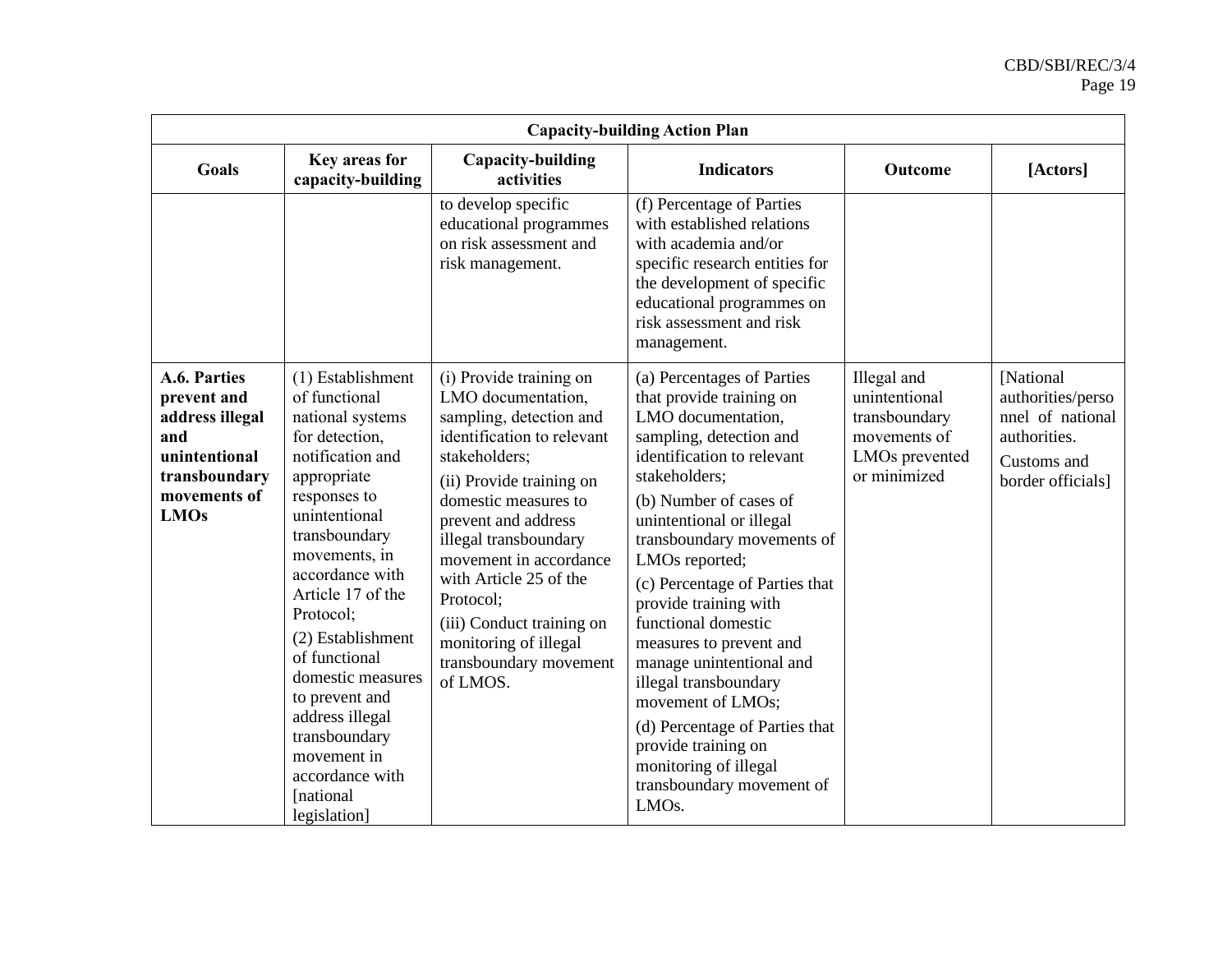| <b>Capacity-building Action Plan</b>                                                                                                                                                           |                                                                                                                                                                            |                                                                                                                                                                                                  |                                                                                                                                                                                                                                                                                                            |                                                                                                                                                                                                  |                                                                                 |  |
|------------------------------------------------------------------------------------------------------------------------------------------------------------------------------------------------|----------------------------------------------------------------------------------------------------------------------------------------------------------------------------|--------------------------------------------------------------------------------------------------------------------------------------------------------------------------------------------------|------------------------------------------------------------------------------------------------------------------------------------------------------------------------------------------------------------------------------------------------------------------------------------------------------------|--------------------------------------------------------------------------------------------------------------------------------------------------------------------------------------------------|---------------------------------------------------------------------------------|--|
| Goals                                                                                                                                                                                          | Key areas for<br>capacity-building                                                                                                                                         | Capacity-building<br>activities                                                                                                                                                                  | <b>Indicators</b>                                                                                                                                                                                                                                                                                          | <b>Outcome</b>                                                                                                                                                                                   | [Actors]                                                                        |  |
|                                                                                                                                                                                                | [Article 25 of the<br>Protocol].                                                                                                                                           |                                                                                                                                                                                                  |                                                                                                                                                                                                                                                                                                            |                                                                                                                                                                                                  |                                                                                 |  |
| A.7. Parties<br>have measures<br>in place to fulfil<br>the handling,<br>transport,<br>packaging and<br>identification<br>requirements of<br><b>LMOs</b> under<br>Article 18 of<br>the Protocol | (1) Establishment<br>of functional<br>national systems<br>for handling,<br>transport,<br>packaging and<br>identification,<br>including in<br>relation to<br>documentation. | (i) Provide training to<br>relevant competent<br>national authorities on<br>verification of the<br>documentation related to<br>handling, transport,<br>packaging, and<br>identification of LMOs. | (a) Percentage of Parties<br>with personnel enabled in<br>verification of documents<br>accompanying LMOs<br>shipments;<br>(b) Percentage of Parties that<br>have [been trained] [access<br>to training] on<br>documentation related<br>handling, transport and<br>packaging and identification<br>of LMOs. | Through<br>appropriate<br>handling,<br>transport,<br>packaging and<br>identification of<br>LMOs, Parties are<br>able to safely<br>manage<br>intentional<br>transboundary<br>movements of<br>LMOs | [National<br>authorities,<br>academia/person<br>nel of national<br>authorities] |  |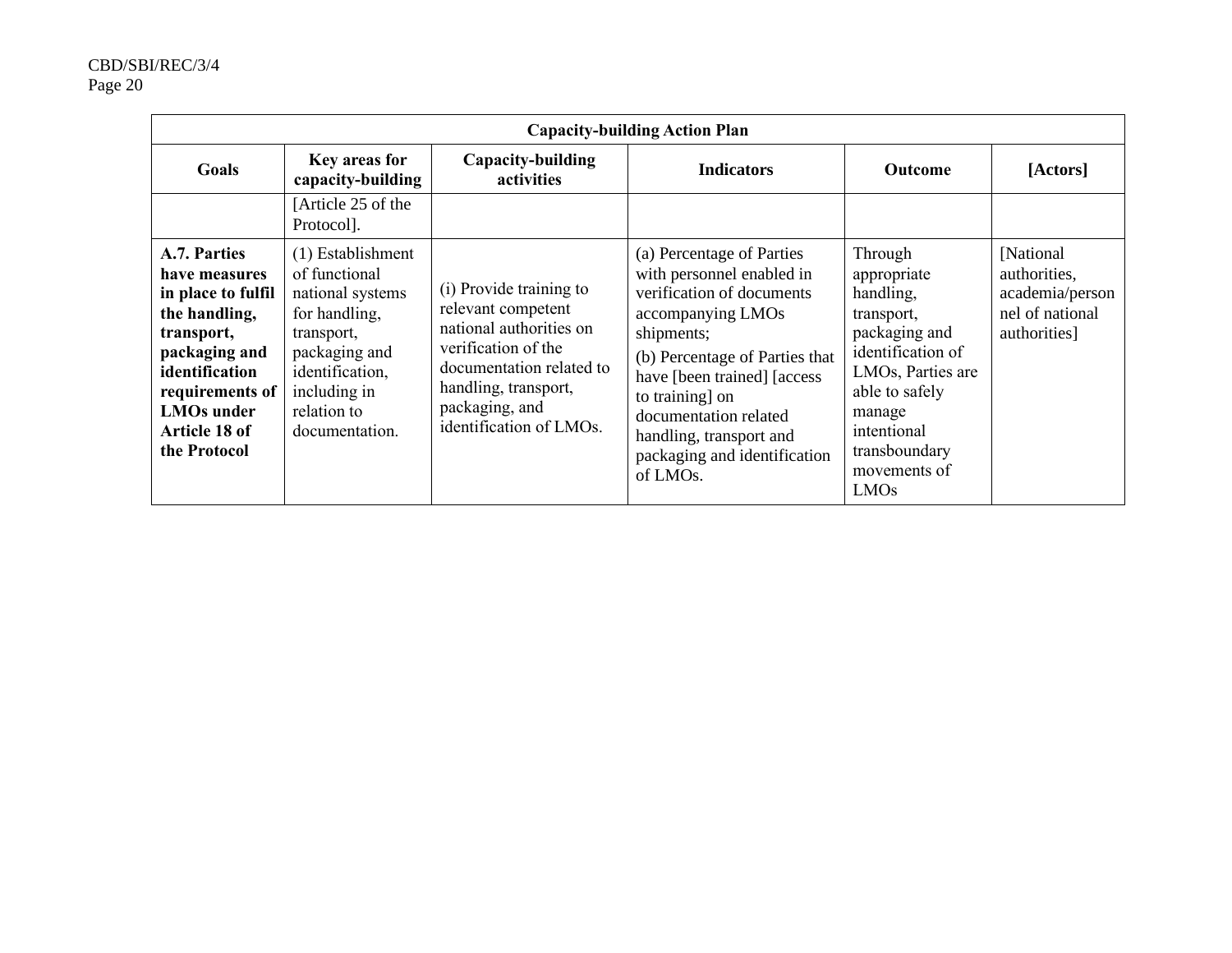|                                                                   | <b>Capacity-building Action Plan</b>                                                                                                                                                                                                                                                                                                                                                                                                                                                                                                                        |                                                                                                                                                                                                                                                                                                                                                                                                                                                          |                                                                                                                                                                                                                                                                                                                                                                                                                                                                |                                                                                                                                                                                                                                                                                                                                                                                                                                                                                                  |                                                                                                                                                      |  |  |
|-------------------------------------------------------------------|-------------------------------------------------------------------------------------------------------------------------------------------------------------------------------------------------------------------------------------------------------------------------------------------------------------------------------------------------------------------------------------------------------------------------------------------------------------------------------------------------------------------------------------------------------------|----------------------------------------------------------------------------------------------------------------------------------------------------------------------------------------------------------------------------------------------------------------------------------------------------------------------------------------------------------------------------------------------------------------------------------------------------------|----------------------------------------------------------------------------------------------------------------------------------------------------------------------------------------------------------------------------------------------------------------------------------------------------------------------------------------------------------------------------------------------------------------------------------------------------------------|--------------------------------------------------------------------------------------------------------------------------------------------------------------------------------------------------------------------------------------------------------------------------------------------------------------------------------------------------------------------------------------------------------------------------------------------------------------------------------------------------|------------------------------------------------------------------------------------------------------------------------------------------------------|--|--|
| <b>Goals</b>                                                      | Key areas for<br>capacity-building                                                                                                                                                                                                                                                                                                                                                                                                                                                                                                                          | Capacity-building<br>activities                                                                                                                                                                                                                                                                                                                                                                                                                          | <b>Indicators</b>                                                                                                                                                                                                                                                                                                                                                                                                                                              | Outcome                                                                                                                                                                                                                                                                                                                                                                                                                                                                                          | [Actors]                                                                                                                                             |  |  |
| A.8. Parties are<br>able to detect<br>and identify<br><b>LMOs</b> | (1) Development,<br>as necessary, and<br>access to resource<br>materials,<br>procedures and<br>information for<br>sampling,<br>detection and<br>identification of<br>LMO <sub>s</sub> ;<br>(2) Strengthening<br>sampling,<br>detection and<br>identification<br>capacities of<br>officials and<br>laboratory staff;<br>$(3)$ Access to<br>technical<br>infrastructure for<br>detection and<br>identification,<br>including certified<br>reference<br>materials;<br>(4) Strengthening<br>collaboration,<br>including through<br>networks of<br>laboratories. | (i) Conduct training on<br>methodologies and<br>protocols for sampling,<br>detection and<br>identification of LMOs;<br>(ii) Facilitate access to<br>and establish<br>infrastructure for<br>detection and<br>identification of LMOs,<br>including accredited<br>laboratories, certified<br>reference materials and<br>consumables;<br>(iii) Establish, strengthen<br>and maintain networks of<br>laboratories for LMO<br>detection and<br>identification. | (a) Percentage of Parties<br>trained on methods and<br>protocols for sampling,<br>detection and identification<br>of LMOs;<br>(b) Percentage of Parties<br>with access to infrastructure<br>for sampling, detection and<br>identification of LMOs;<br>(c) Percentages of Parties<br>that have established<br>accredited laboratories;<br>(d) Percentage of Parties that<br>are members of networks of<br>laboratories for LMO<br>detection and identification. | By detecting and<br>identifying LMOs,<br>Parties are able to<br>respond to<br>unintentional and<br>illegal<br>transboundary<br>movements and to<br>implement the<br>handling,<br>transport,<br>packaging and<br>identification<br>requirements in<br>accordance with<br>the Protocol<br>By sharing<br>information and<br>quality assurance<br>programmes in<br>laboratory<br>networks,<br>accurate, robust<br>and reliable<br>analytical results<br>and efficient<br>procedures are<br>promoted. | [National<br>authorities/perso<br>nnel of national<br>authorities<br>Academia,<br>networks of<br>laboratories with<br>support of CBD<br>Secretariat] |  |  |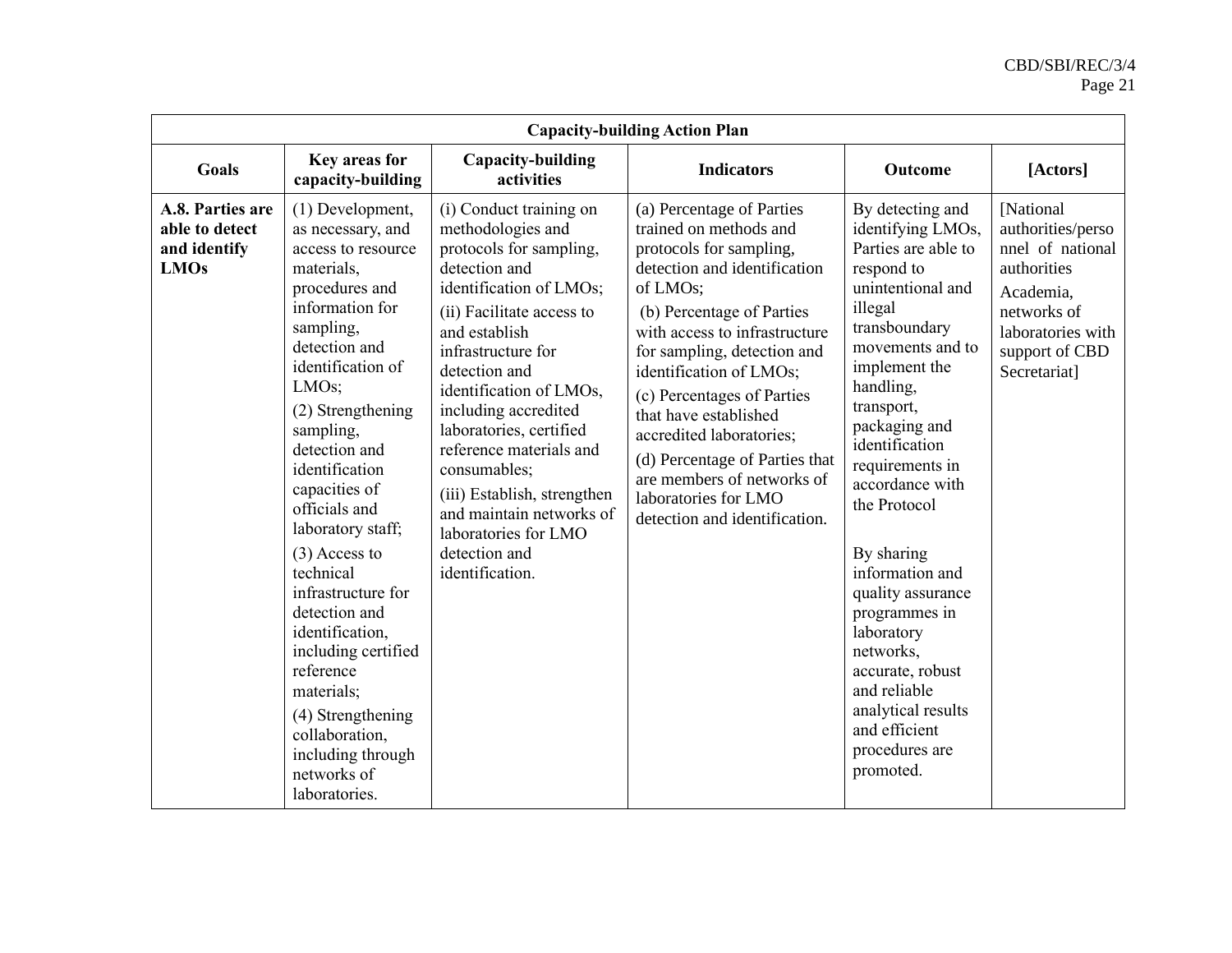|                                                                                                                                                                                                                                                                                       |                                                                                                                                                                                                                                        |                                                                                                                                                                                                                                                                                                                                                                                                                                                                                                                                                                                                                                    | <b>Capacity-building Action Plan</b>                                                                                                                                                                                                                                                                                                                                                                                                                                                                                                                                                                                                                                                                                                                                                                                                                                                         |                                                                                                                                                                                                                                                                            |                                                                                          |
|---------------------------------------------------------------------------------------------------------------------------------------------------------------------------------------------------------------------------------------------------------------------------------------|----------------------------------------------------------------------------------------------------------------------------------------------------------------------------------------------------------------------------------------|------------------------------------------------------------------------------------------------------------------------------------------------------------------------------------------------------------------------------------------------------------------------------------------------------------------------------------------------------------------------------------------------------------------------------------------------------------------------------------------------------------------------------------------------------------------------------------------------------------------------------------|----------------------------------------------------------------------------------------------------------------------------------------------------------------------------------------------------------------------------------------------------------------------------------------------------------------------------------------------------------------------------------------------------------------------------------------------------------------------------------------------------------------------------------------------------------------------------------------------------------------------------------------------------------------------------------------------------------------------------------------------------------------------------------------------------------------------------------------------------------------------------------------------|----------------------------------------------------------------------------------------------------------------------------------------------------------------------------------------------------------------------------------------------------------------------------|------------------------------------------------------------------------------------------|
| Goals                                                                                                                                                                                                                                                                                 | Key areas for<br>capacity-building                                                                                                                                                                                                     | Capacity-building<br>activities                                                                                                                                                                                                                                                                                                                                                                                                                                                                                                                                                                                                    | <b>Indicators</b>                                                                                                                                                                                                                                                                                                                                                                                                                                                                                                                                                                                                                                                                                                                                                                                                                                                                            | Outcome                                                                                                                                                                                                                                                                    | [Actors]                                                                                 |
| A.9. Parties<br>that choose to<br>do so, take into<br>account<br>socioeconomic<br>considerations<br>when making<br>decisions on the<br>import of<br><b>LMOs</b> and<br>cooperate on<br>research and<br>information<br>exchange in<br>accordance<br>with Article 26<br>of the Protocol | (1) Strengthening<br>capacities for<br>taking into<br>account<br>socioeconomic<br>considerations in<br>accordance with<br>Article 26;<br>(2) Development<br>and access to<br>resource materials<br>on socioeconomic<br>considerations. | (i) Provide training to<br>relevant national<br>authorities on taking into<br>account socioeconomic<br>considerations in<br>accordance with Article<br>26;<br>(ii) Develop, as<br>necessary, update and<br>disseminate training<br>materials on socio-<br>economic considerations;<br>(iii) Share experiences<br>with and approaches for<br>taking into account<br>socioeconomic<br>considerations;<br>(iv) Establish<br>collaborations with<br>academia that have<br>relevant expertise [and<br>with indigenous peoples<br>and local communities[,<br>bearing in mind the<br>special considerations for<br>IPLCS in Article 26.]] | [(a) Percentage of competent<br>national authorities in Parties<br>that have access to adequate<br>training for taking into<br>account socioeconomic<br>considerations [on the basis<br>of research and information<br>exchange] especially with<br>regard to the value of<br>biodiversity to indigenous<br>peoples and local<br>communities;<br>(b) Number of developed,<br>updated and disseminated<br>training materials on socio-<br>economic considerations;<br>(c) Percentage of Parties that<br>share their experiences with<br>and approaches for taking<br>into account socio-economic<br>considerations [on the basis<br>of research and information<br>exchange];<br>(d) Percentage of Parties that<br>established collaborations<br>with academia that have the<br>experience needed in socio-<br>economic evaluations and<br>with indigenous peoples and<br>local communities.] | Parties that choose<br>to do so take into<br>account socio-<br>economic<br>considerations in<br>accordance with<br>Article 26 in<br>decision -making<br>on imports of<br><b>LMOs</b><br>Parties share<br>experiences in<br>conducting socio-<br>economic<br>considerations | [National<br>authorities/perso<br>nnel of national<br>authorities<br>Academia;<br>[PLCs] |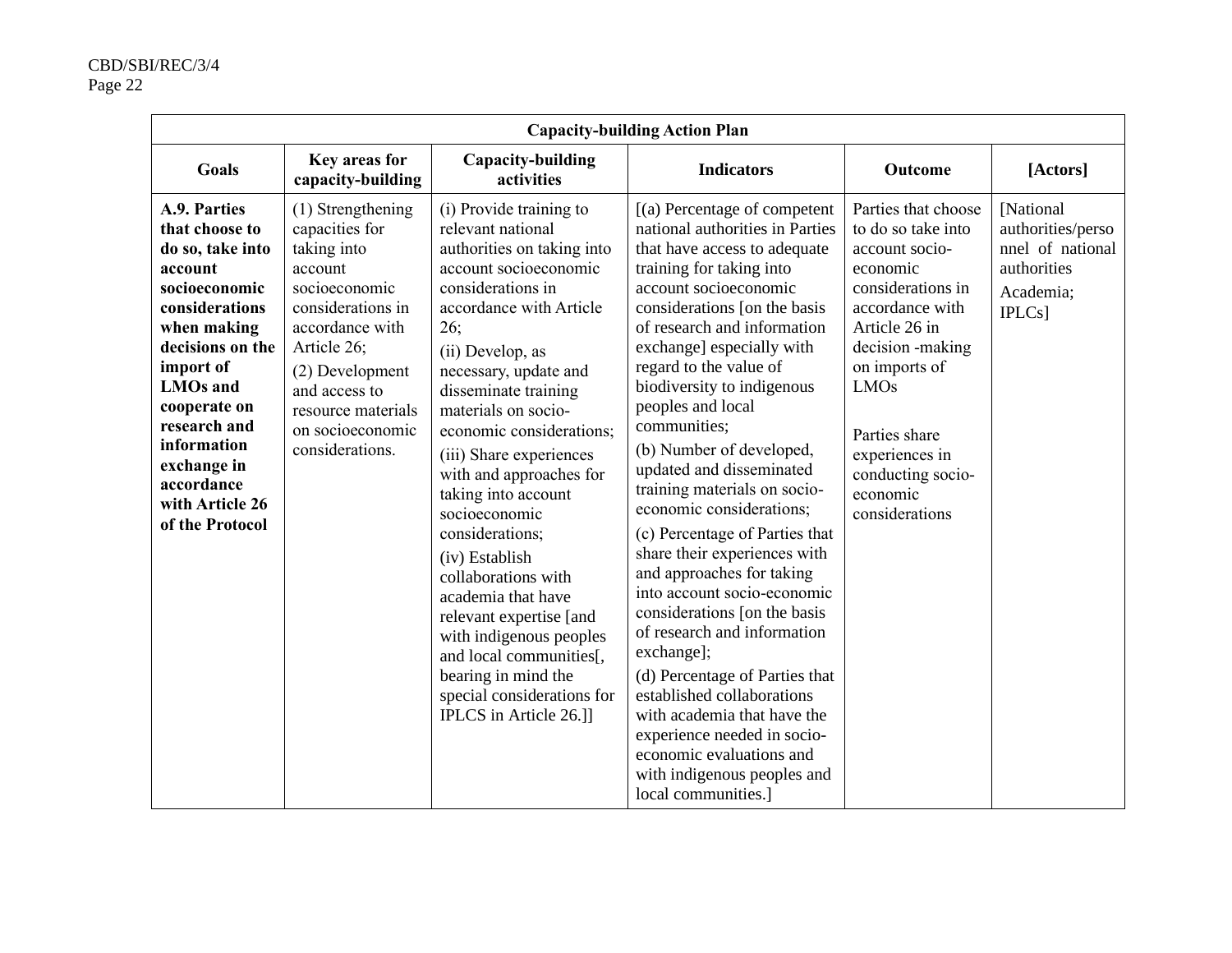| <b>Capacity-building Action Plan</b>                                                                                                                                                                                                                                                                           |                                                                                                                                                                                                                                                                                                                                                                                                                                                                                                                                                          |                                                                                                                                                                                                                                                                                                                                                                                                                                                                                                                                                                                                                                                                                                                                                                                          |                                                                                                                                                                                                                                                                                                                                                                                                                                                                                                                                                                                                                                                                                                                                                                                                                                                                       |                                                                                                                                                                                                                                                                                                                         |                                                                                                              |  |
|----------------------------------------------------------------------------------------------------------------------------------------------------------------------------------------------------------------------------------------------------------------------------------------------------------------|----------------------------------------------------------------------------------------------------------------------------------------------------------------------------------------------------------------------------------------------------------------------------------------------------------------------------------------------------------------------------------------------------------------------------------------------------------------------------------------------------------------------------------------------------------|------------------------------------------------------------------------------------------------------------------------------------------------------------------------------------------------------------------------------------------------------------------------------------------------------------------------------------------------------------------------------------------------------------------------------------------------------------------------------------------------------------------------------------------------------------------------------------------------------------------------------------------------------------------------------------------------------------------------------------------------------------------------------------------|-----------------------------------------------------------------------------------------------------------------------------------------------------------------------------------------------------------------------------------------------------------------------------------------------------------------------------------------------------------------------------------------------------------------------------------------------------------------------------------------------------------------------------------------------------------------------------------------------------------------------------------------------------------------------------------------------------------------------------------------------------------------------------------------------------------------------------------------------------------------------|-------------------------------------------------------------------------------------------------------------------------------------------------------------------------------------------------------------------------------------------------------------------------------------------------------------------------|--------------------------------------------------------------------------------------------------------------|--|
| <b>Goals</b>                                                                                                                                                                                                                                                                                                   | Key areas for<br>capacity-building                                                                                                                                                                                                                                                                                                                                                                                                                                                                                                                       | Capacity-building<br>activities                                                                                                                                                                                                                                                                                                                                                                                                                                                                                                                                                                                                                                                                                                                                                          | <b>Indicators</b>                                                                                                                                                                                                                                                                                                                                                                                                                                                                                                                                                                                                                                                                                                                                                                                                                                                     | Outcome                                                                                                                                                                                                                                                                                                                 | [Actors]                                                                                                     |  |
| A.10. Parties to<br>the Cartagena<br>Protocol<br><b>become Parties</b><br>to the Nagoya -<br><b>Kuala Lumpur</b><br>Supplementary<br><b>Protocol on</b><br><b>Liability</b> and<br><b>Redress and</b><br>have in place<br>measures to<br>fulfil their<br>obligations<br>under the<br>Supplementary<br>Protocol | (1) Supporting<br>Parties to the<br>Cartagena<br>Protocol in<br>ratifying the<br>Supplementary<br>Protocol:<br><b>For Parties to the</b><br><b>NKLSP:</b><br>(2) Development<br>of national legal,<br>administrative and<br>other measures to<br>implement the<br>Supplementary<br>Protocol;<br>(3) Development<br>and access to<br>resource materials,<br>experiences and<br>lessons learned<br>regarding<br>implementation of<br>the Supplementary<br>Protocol;<br>(4) Strengthening<br>capacities of<br>competent<br>authorities of<br>Parties to the | (i) Provide training in<br>awareness raising of the<br><b>Supplementary Protocol</b><br>to support ratification and<br>implementation;<br><b>For Parties to the</b><br><b>NKLSP:</b><br>(ii) Provide training on<br>the analysis of laws,<br>policies and institutional<br>frameworks to determine<br>how they address the<br>requirements of the<br>Supplementary Protocol;<br>(iii) Provide training on<br>the development or<br>amendment of domestic<br>legal and administrative<br>frameworks to implement<br>the Supplementary<br>Protocol;<br>(iv) Develop resource<br>materials to assist<br>competent authorities in<br>discharging their<br>responsibilities under the<br>Supplementary Protocol;<br>(v) [Provide][Conduct<br>training to] competent<br>authorities [and other | (a) [Percentage of Parties<br>[without frameworks for<br>liability and redress] to the<br>Cartagena Protocol that<br>ratified and implemented the<br>Supplementary<br>Protocol]/[Percentage of<br>Parties to the Cartagena<br>Protocol that have received<br>training for the ratification<br>of the NKLSP that have<br>ratified the NKLSP];<br>(b) Percentage of Parties<br>with personnel trained in the<br>analysis of laws, policies and<br>institutional frameworks in<br>relation to the requirements<br>of the Supplementary<br>Protocol:<br>(c) Percentage of Parties that<br>have trained personnel for<br>developing or amending<br>domestic legal and<br>administrative frameworks<br>to implement the<br>Supplementary Protocol;<br>(d) Percentage of Parties that<br>use resource materials [to<br>fulfil their responsibilities<br>under][regarding the | Increased number<br>of ratifications of<br>the Nagoya-<br>Kuala Lumpur<br>Supplementary<br>Protocol on<br>Liability and<br>Redress advances<br>the development<br>of national rules<br>and procedures on<br>liability and<br>redress for damage<br>resulting from<br>LMOs originating<br>in a transboundary<br>movement | [National<br>authorities,<br>academia/person<br>nel of national<br>authorities<br><b>CBD</b><br>Secretariat] |  |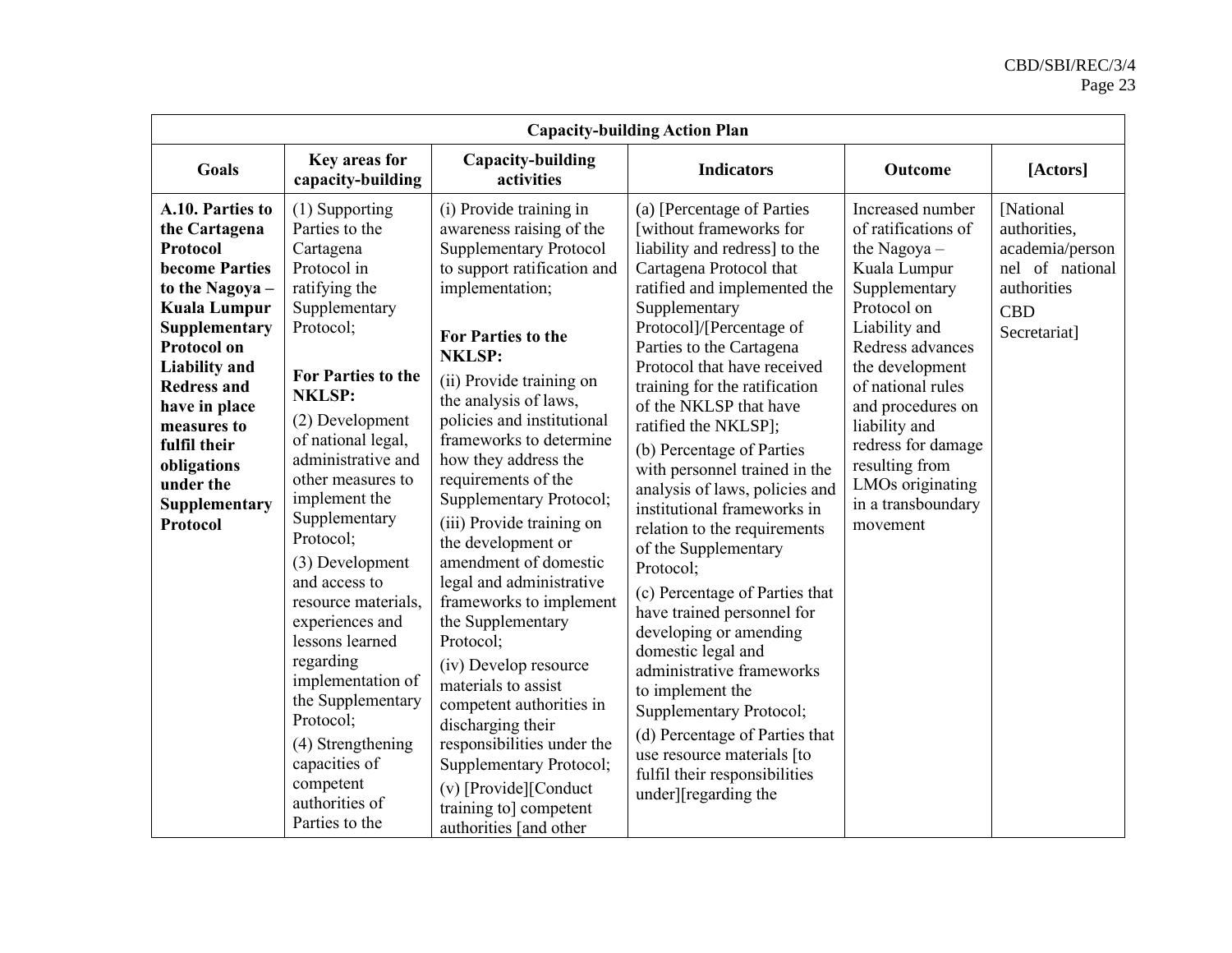| <b>Capacity-building Action Plan</b>                                    |                                                                                                                                                            |                                                                                                                                                                                                                                                                                                                                                    |                                                                                                                                                                                                                                                                                                                                                                                                                                                                                                                                                                                                                                                               |                                                                                        |                                                                                |  |
|-------------------------------------------------------------------------|------------------------------------------------------------------------------------------------------------------------------------------------------------|----------------------------------------------------------------------------------------------------------------------------------------------------------------------------------------------------------------------------------------------------------------------------------------------------------------------------------------------------|---------------------------------------------------------------------------------------------------------------------------------------------------------------------------------------------------------------------------------------------------------------------------------------------------------------------------------------------------------------------------------------------------------------------------------------------------------------------------------------------------------------------------------------------------------------------------------------------------------------------------------------------------------------|----------------------------------------------------------------------------------------|--------------------------------------------------------------------------------|--|
| <b>Goals</b>                                                            | Key areas for<br>capacity-building                                                                                                                         | Capacity-building<br>activities                                                                                                                                                                                                                                                                                                                    | <b>Indicators</b>                                                                                                                                                                                                                                                                                                                                                                                                                                                                                                                                                                                                                                             | Outcome                                                                                | [Actors]                                                                       |  |
|                                                                         | Supplementary<br>Protocol to<br>discharge their<br>functions;<br>(5) Development<br>or identification of<br>baselines of the<br>status of<br>biodiversity. | relevant stakeholders]<br>[with training to<br>strengthen scientific and<br>technical capacities] to<br>evaluate damage,<br>establish causal links and<br>determine appropriate<br>response measures;<br>(vi) Compile and share<br>information on<br>experiences and lessons<br>learned in the<br>implementation of the<br>Supplementary Protocol. | implementation of the<br>Supplementary Protocol;<br>(e) Percentage [of Parties<br>that have been trained] [of<br>those competent authorities<br>that expressed their needs<br>that received adequate<br>training] to evaluate<br>damage[, establish causal<br>links] and determine<br>appropriate response<br>measures;<br>(f) Percentage of Parties that<br>compile [and share]<br>information on experiences<br>and lessons learned in the<br>implementation of the<br>Supplementary Protocol;<br>[(g) Percentage of Parties<br>that share information on<br>experiences and lessons<br>learned in the<br>implementation of the<br>Supplementary Protocol.] |                                                                                        |                                                                                |  |
|                                                                         | <b>B.</b> Enabling environment                                                                                                                             |                                                                                                                                                                                                                                                                                                                                                    |                                                                                                                                                                                                                                                                                                                                                                                                                                                                                                                                                                                                                                                               |                                                                                        |                                                                                |  |
| <b>B.1. Parties</b><br>engage in<br>capacity-<br>building<br>activities | $(1)$ Self-<br>assessment of<br>capacity-building<br>needs and<br>priorities;                                                                              | (i) Carry out a self-<br>assessment of capacity-<br>building needs and<br>priorities;<br>(ii) Provide technical,<br>financial or other support                                                                                                                                                                                                     | (a) Percentage of Parties that<br>have carried out a self-<br>assessment of capacity-<br>building needs and priorities;<br>(b) Percentage of Parties that<br>[receive] [provide] technical,                                                                                                                                                                                                                                                                                                                                                                                                                                                                   | Parties have the<br>necessary capacity<br>for the<br>implementation of<br>the Protocol | [National<br>authorities,<br>academia/person<br>nel of national<br>authorities |  |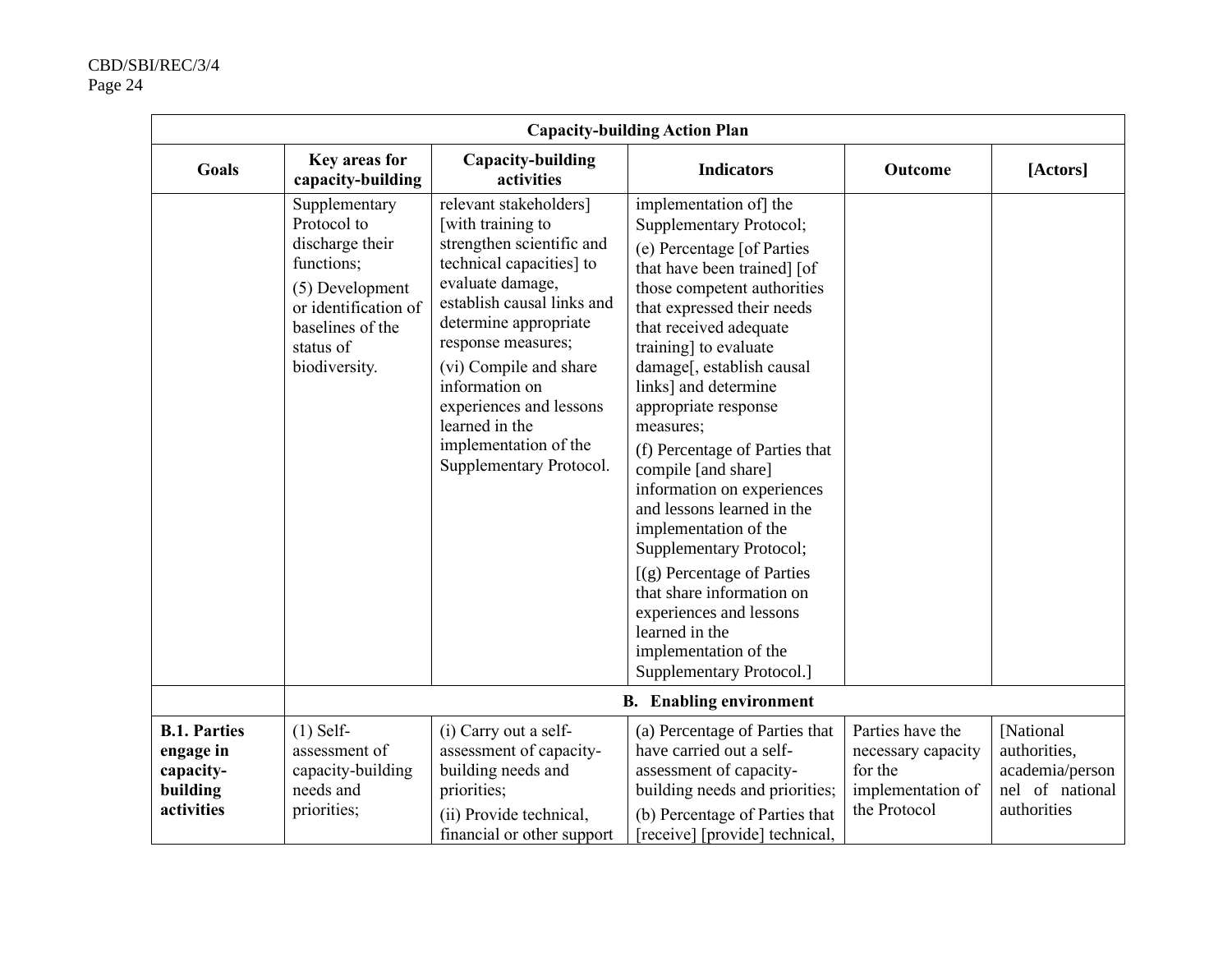| <b>Capacity-building Action Plan</b>                                                                                                                                                             |                                                                                                                                                                                                                                                   |                                                                                                                                                                                                                                                                                                                                                                                                                                                            |                                                                                                                                                                                                                                                                                                                                                                                                                                                                                     |                                                                                                                                                                                                                                                 |                                                                                                                                                               |  |
|--------------------------------------------------------------------------------------------------------------------------------------------------------------------------------------------------|---------------------------------------------------------------------------------------------------------------------------------------------------------------------------------------------------------------------------------------------------|------------------------------------------------------------------------------------------------------------------------------------------------------------------------------------------------------------------------------------------------------------------------------------------------------------------------------------------------------------------------------------------------------------------------------------------------------------|-------------------------------------------------------------------------------------------------------------------------------------------------------------------------------------------------------------------------------------------------------------------------------------------------------------------------------------------------------------------------------------------------------------------------------------------------------------------------------------|-------------------------------------------------------------------------------------------------------------------------------------------------------------------------------------------------------------------------------------------------|---------------------------------------------------------------------------------------------------------------------------------------------------------------|--|
| <b>Goals</b>                                                                                                                                                                                     | Key areas for<br>capacity-building                                                                                                                                                                                                                | Capacity-building<br>activities                                                                                                                                                                                                                                                                                                                                                                                                                            | <b>Indicators</b>                                                                                                                                                                                                                                                                                                                                                                                                                                                                   | Outcome                                                                                                                                                                                                                                         | [Actors]                                                                                                                                                      |  |
|                                                                                                                                                                                                  | (2) Provision of<br>support for<br>capacity-building<br>activities;<br>$(3)$ Access to<br>capacity-building<br>materials;<br>(4) Cooperation in<br>capacity-building<br>activities.                                                               | for capacity-building<br>activities, including those<br>outlined in this Capacity-<br>building Action Plan;<br>(iii) Develop and<br>disseminate, capacity-<br>building materials and<br>outcomes of activities,<br>including in local<br>languages;<br>(iv) Cooperate at the<br>national, bilateral,<br>regional and multilateral<br>levels with partners from<br>relevant sectors and<br>stakeholders in carrying<br>out capacity-building<br>activities. | financial or other support for<br>capacity-building activities;<br>(c) Percentage of Parties<br>having developed and<br>disseminated capacity-<br>building materials and<br>outcomes of activities,<br>including in local languages;<br>(d) Percentage of Parties that<br>establish partnerships at the<br>national, bilateral, regional<br>and multilateral levels with<br>partners from relevant<br>sectors and stakeholders in<br>carrying out capacity-<br>building activities. | [Parties have the<br>capacity to<br>identify their<br>needs for<br>capacity-building<br>and to recognize<br>and put in place<br>the appropriate<br>actions to solve<br>them[, in<br>accordance with<br>Articles 22 and 28<br>of the Protocol].] | <b>CBD</b> Secretariat<br>GEF, other<br>international<br>funding<br>organizations,<br>The Green<br>Fund]                                                      |  |
| <b>B.2. Parties</b><br>have mobilized<br>adequate<br>resources [from<br>all sources] to<br>support<br>implementation<br>of the Protocol<br>[in accordance<br>with Article 28<br>of the Protocol] | (1) Establishment<br>of a national<br>budget allocation<br>mechanism for<br>biosafety;<br>(2) Coordination<br>with authorities,<br>funding agencies<br>and donors at the<br>national level;<br>$(3)$ Access to<br>additional<br>resources through | (i) [Develop mechanisms<br>to leverage] [Raise<br>awareness at the national<br>level on the need for]<br>adequate resources from<br>national budgets to carry<br>out activities necessary<br>for the implementation of<br>the Protocol;<br>(ii) Establish/strengthen<br>coordination at the<br>national level among<br>competent authorities,                                                                                                              | (a) Percentage of Parties that<br>allocated resources from<br>national budgets to carry out<br>activities necessary for the<br>implementation of the<br>Protocol:<br>(b) Percentage of Parties that<br>strengthened coordination<br>between competent<br>authorities, funding agencies<br>and other donors;<br>(c) Percentage of Parties<br>with established                                                                                                                        | Full<br>implementation of<br>the Protocol is<br>enabled by<br>adequate resources<br>Public and private<br>resources are<br>mobilized and<br>provide regular<br>and sustained<br>support for the<br>actions needed[, in                          | [National<br>authorities/publi<br>c and private<br>sector including<br>banks, funds,<br>corporations,<br>investors and<br>Global<br>Environment<br>Facility.] |  |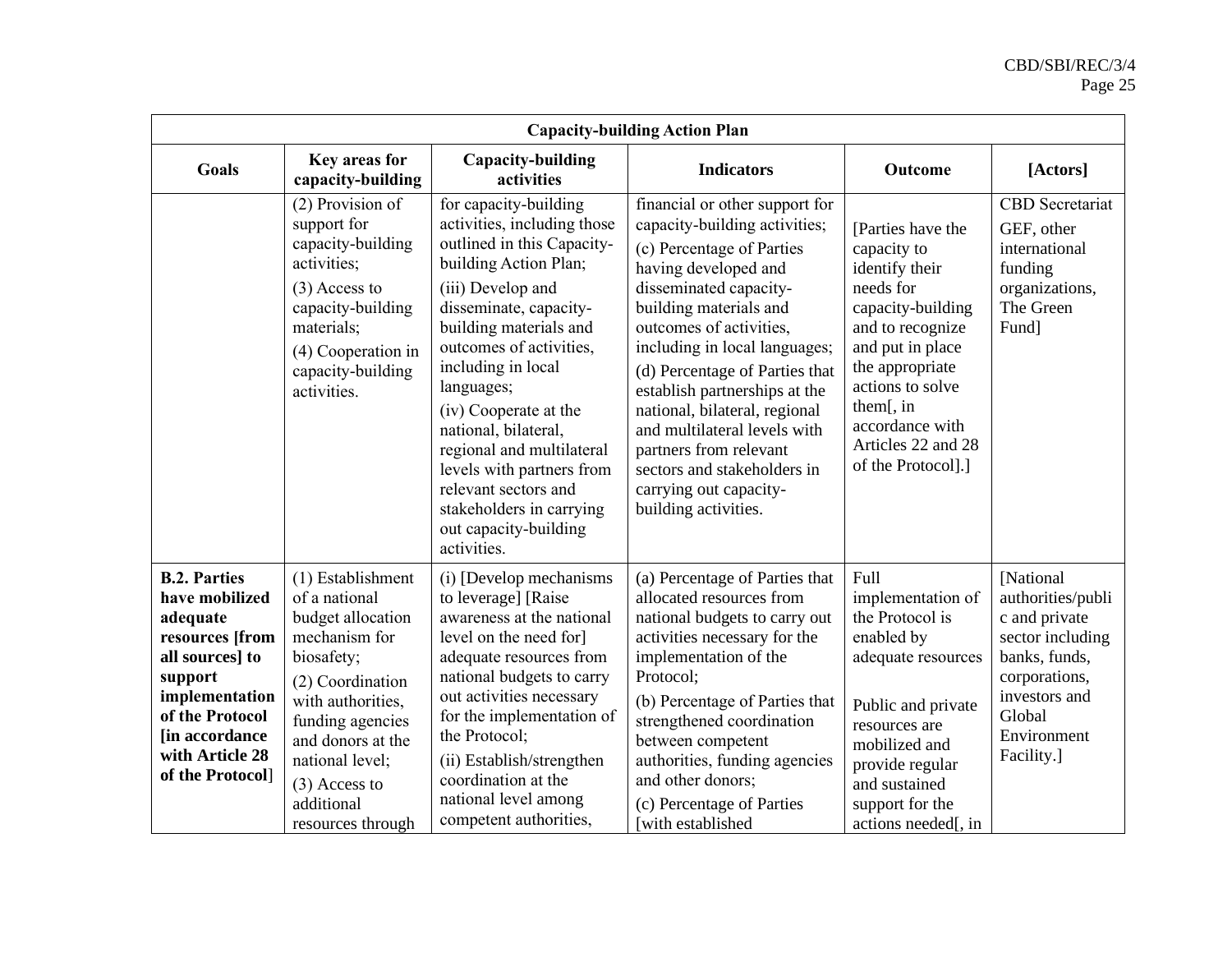| <b>Capacity-building Action Plan</b>                                                                                                                                                 |                                                                                                                                                                                                       |                                                                                                                                                                                                                                                                           |                                                                                                                                                                                                                                                                                                                                                                                                                                                                                                                           |                                                                                                                                                                                                     |                                                                                                     |  |
|--------------------------------------------------------------------------------------------------------------------------------------------------------------------------------------|-------------------------------------------------------------------------------------------------------------------------------------------------------------------------------------------------------|---------------------------------------------------------------------------------------------------------------------------------------------------------------------------------------------------------------------------------------------------------------------------|---------------------------------------------------------------------------------------------------------------------------------------------------------------------------------------------------------------------------------------------------------------------------------------------------------------------------------------------------------------------------------------------------------------------------------------------------------------------------------------------------------------------------|-----------------------------------------------------------------------------------------------------------------------------------------------------------------------------------------------------|-----------------------------------------------------------------------------------------------------|--|
| <b>Goals</b>                                                                                                                                                                         | Key areas for<br>capacity-building                                                                                                                                                                    | Capacity-building<br>activities                                                                                                                                                                                                                                           | <b>Indicators</b>                                                                                                                                                                                                                                                                                                                                                                                                                                                                                                         | Outcome                                                                                                                                                                                             | [Actors]                                                                                            |  |
|                                                                                                                                                                                      | cooperation with<br>other Parties and<br>donors, including<br>the private sector,<br>and through<br>international<br>cooperation<br>programmes.                                                       | funding agencies and<br>other donors;<br>(iii)<br>Establish[/strengthen]<br>cooperation among donor<br>Parties and other donors,<br>developing country<br>Parties and Parties with<br>economies in transition to<br>ensure the full<br>implementation of the<br>Protocol. | cooperation frameworks or<br>Memoranda of<br>Understanding] that<br>strengthened cooperation<br>among donor Parties and<br>other donors, developing<br>country Parties and Parties<br>with economies in transition<br>to ensure the full<br>implementation of the<br>Protocol:<br>[(d) Percentage of Parties<br>establishing a coordination<br>framework;]<br>(e) Percentage of Parties<br>having contributed resources<br>to other Parties to strengthen<br>their capacity for the<br>implementation of the<br>Protocol. | accordance with<br>Article 28 of the<br>Protocol.]                                                                                                                                                  |                                                                                                     |  |
| <b>B.3. Parties</b><br>promote and<br>facilitate public<br>awareness,<br>education and<br>participation<br>on the safe<br>transfer,<br>handling and<br>use of LMOs,<br>in accordance | (1) Establishment<br>of national<br>systems for<br>promoting public<br>awareness,<br>education and<br>participation;<br>(2) Development<br>and dissemination<br>of resource and<br>training materials | $(i)$ Develop[, as<br>necessary,] and<br>disseminate capacity-<br>building materials on<br>public awareness,<br>education and<br>participation;<br>$(ii)$ Develop[, as<br>necessary,] or update<br>biosafety education<br>programmes and                                  | (a) Percentage of Parties that<br>developed and disseminated<br>capacity-building materials<br>on public awareness,<br>education and participation;<br>(b) Percentage of Parties that<br>developed or updated<br>biosafety education<br>programmes and<br>strengthened institutional<br>capacities;                                                                                                                                                                                                                       | Through public<br>awareness,<br>education and<br>participation,<br>Parties ensure that<br>the public is<br>appropriately<br>informed about the<br>safe transfer,<br>handling and use<br>of LMOs and | [National]<br>authorities,<br>international<br>agencies/the<br>public<br><b>CBD</b><br>Secretariat] |  |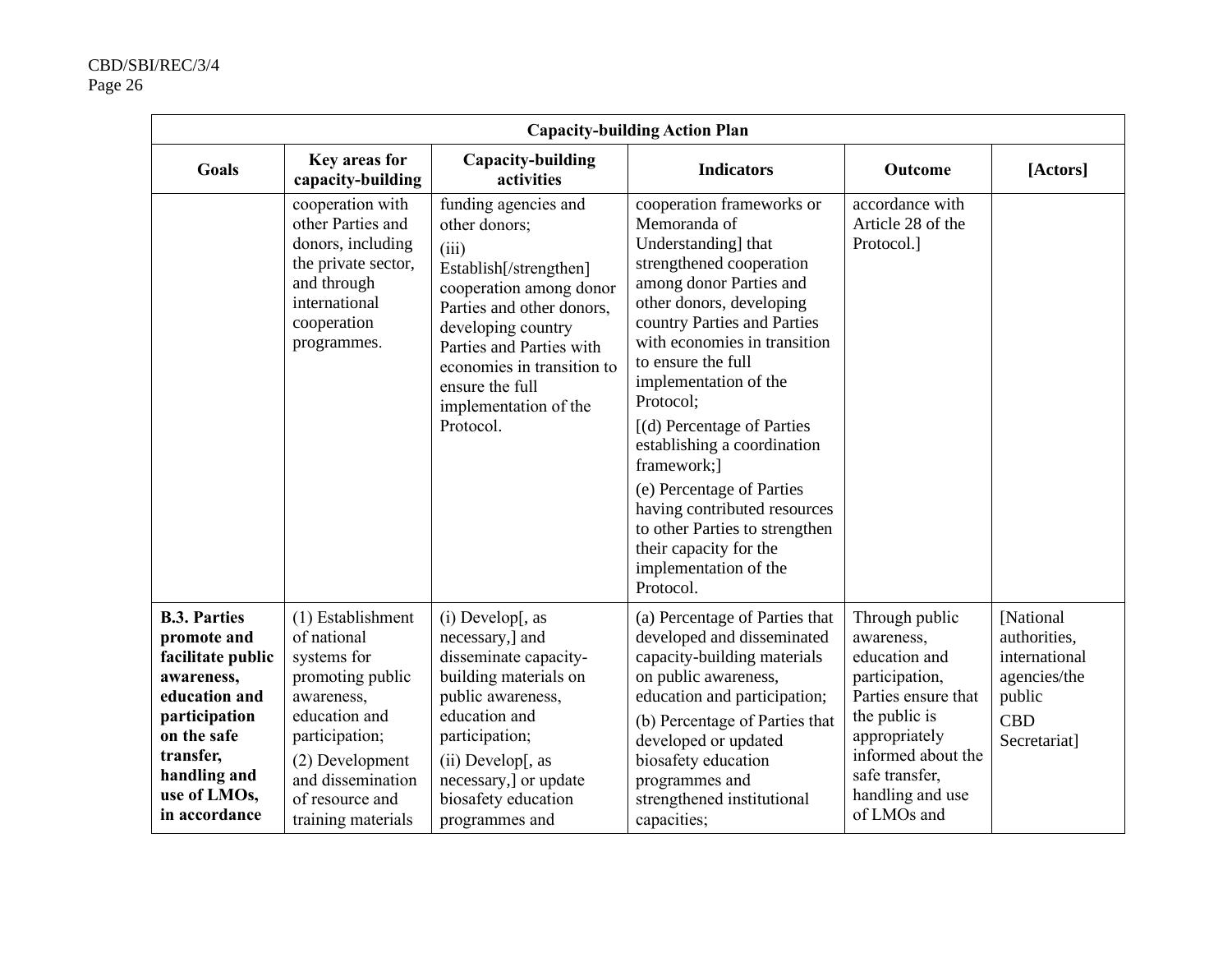| <b>Capacity-building Action Plan</b> |                                                                                                                                                                                                                                                         |                                                                                                                                                                                                                                                                                                                                                                                                                                                                                                                                                                                                                                                                                 |                                                                                                                                                                                                                                                                                                                                                                                                                                                                                                                                                                                                                                                                                                                                                                                                                                              |                                                                                        |          |  |
|--------------------------------------|---------------------------------------------------------------------------------------------------------------------------------------------------------------------------------------------------------------------------------------------------------|---------------------------------------------------------------------------------------------------------------------------------------------------------------------------------------------------------------------------------------------------------------------------------------------------------------------------------------------------------------------------------------------------------------------------------------------------------------------------------------------------------------------------------------------------------------------------------------------------------------------------------------------------------------------------------|----------------------------------------------------------------------------------------------------------------------------------------------------------------------------------------------------------------------------------------------------------------------------------------------------------------------------------------------------------------------------------------------------------------------------------------------------------------------------------------------------------------------------------------------------------------------------------------------------------------------------------------------------------------------------------------------------------------------------------------------------------------------------------------------------------------------------------------------|----------------------------------------------------------------------------------------|----------|--|
| Goals                                | Key areas for<br>capacity-building                                                                                                                                                                                                                      | Capacity-building<br>activities                                                                                                                                                                                                                                                                                                                                                                                                                                                                                                                                                                                                                                                 | <b>Indicators</b>                                                                                                                                                                                                                                                                                                                                                                                                                                                                                                                                                                                                                                                                                                                                                                                                                            | Outcome                                                                                | [Actors] |  |
| with Article 23<br>of the Protocol   | on public<br>awareness,<br>education and<br>participation;<br>(3) Provision of<br>education on<br>biosafety;<br>(4) Strengthening<br>mechanisms for<br>participation in<br>decision-making;<br>(5) Development<br>of public<br>awareness<br>programmes. | strengthen institutional<br>capacities;<br>(iii) Integrate biosafety in<br>relevant educational<br>programmes;<br>(iv) Establish academic<br>exchange and fellowship<br>programmes, including<br>on modern biotechnology<br>and biosafety research;<br>(v) Provide training on<br>participation in decision-<br>making, in accordance<br>with national laws and<br>regulations, including on<br>the establishment of<br>mechanisms to inform the<br>public about modalities<br>for participation;<br>(vi) Provide training on<br>the development and<br>implementation of<br>biosafety public<br>awareness programmes;<br>(vii) Provide training on<br>biosafety communication. | (c) Percentage of Parties that<br>integrated biosafety in<br>relevant educational<br>programmes;<br>(d) Percentage of Parties that<br>established academic<br>exchange and fellowship<br>programmes;<br>(e) Percentage of Parties that<br>provided training on<br>participation in decision-<br>making, in accordance with<br>national laws and<br>regulations, including on the<br>establishment of<br>mechanisms to inform the<br>public about modalities for<br>participation;<br>(f) Percentage of Parties that<br>provided training on the<br>development and<br>implementation of biosafety<br>public awareness<br>programmes;<br>(g) Percentage of Parties that<br>provided training on<br>biosafety communication.<br>[(h) Percentage of Parties<br>that have legislation<br>regarding the labelling of<br>consumer-based products.] | involved in<br>decision-making<br>on the safe<br>transfer, handling<br>and use of LMOs |          |  |